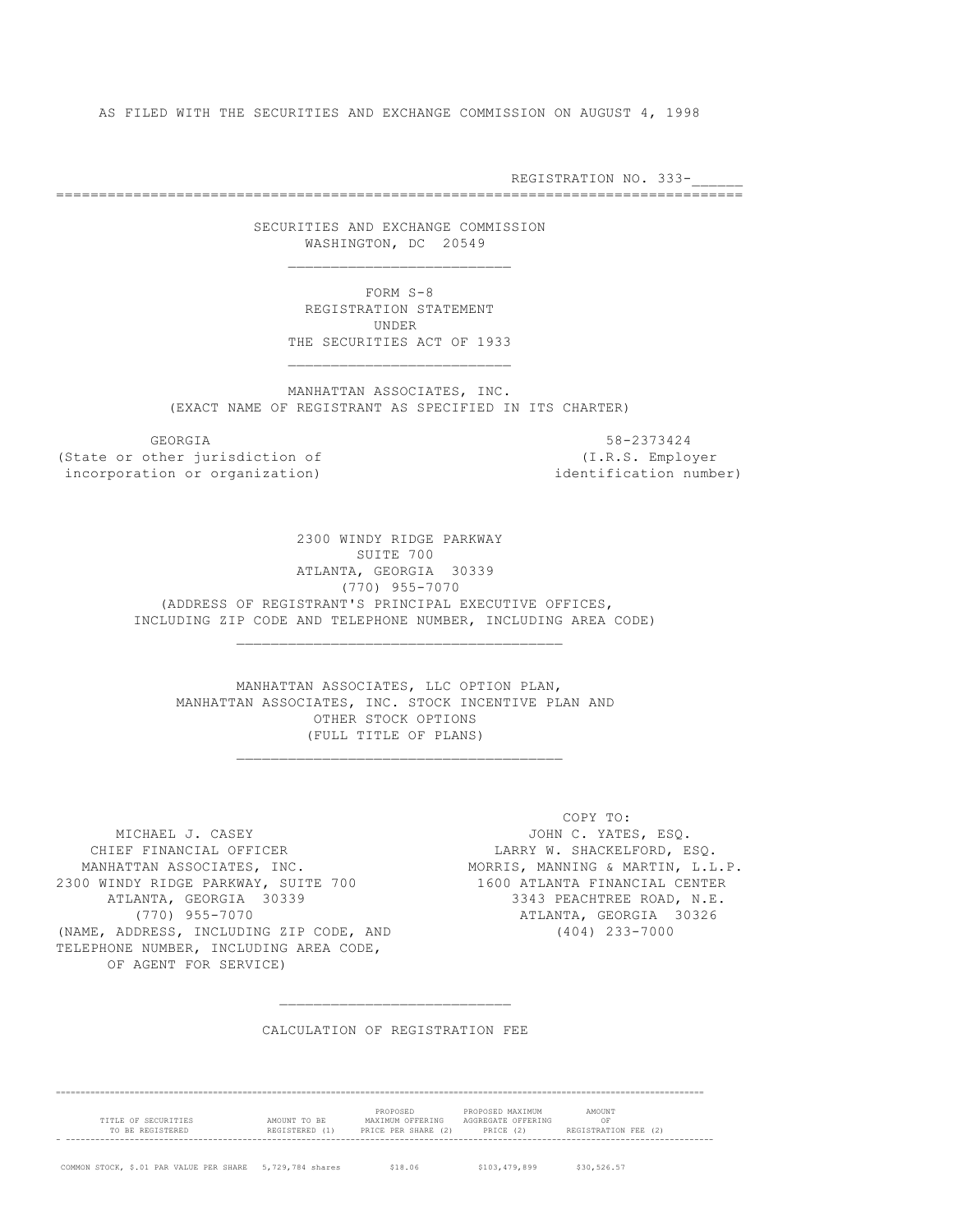(1) Includes (i) up to 5,000,000 shares of Common Stock to be issued and sold by Registrant under the Manhattan Associates, LLC Option Plan (the "LLC Option Plan"), (ii) 5,000,000 shares of Common Stock less the number of shares of Common Stock issued under the LLC Option Plan to be issued and sold by Registrant under the Manhattan Associates, Inc. Stock Incentive Plan (the "Stock Incentive Plan"), (iii) 200,000 shares of Common Stock to be issued and sold pursuant to a Share Option Agreement dated July 1, 1997 between the predecessor to the Registrant and Zachary Todaro (the "Todaro Plan"), (iv) 333,326 shares of Common Stock to be issued and sold pursuant to a Share Option Agreement dated July 1, 1997 between the predecessor to the Registrant and Suryprakash Singapur (the "Singapur Plan"), (v) 128,458 shares of Common Stock to be issued and sold pursuant to a Share Option Agreement dated July 1, 1997 between the predecessor to the Registrant and J. Paul Furbish, Jr. (the "Furbish Plan") and (vi) 68,000 shares of Common Stock to be issued and sold pursuant to a Share Option Agreement dated February 16, 1998 between the predecessor to the Registrant and Daniel Basmajian, Sr. (the "Basmajian Plan") (the LLC Option Plan, Stock Incentive Plan, Todaro Plan, Singapur Plan, Furbish Plan and Basmajian Plan are collectively referred to herein as the "Plans").

====================================================================================================================================

 $\frac{1}{2}$  ,  $\frac{1}{2}$  ,  $\frac{1}{2}$  ,  $\frac{1}{2}$  ,  $\frac{1}{2}$ 

(2) Estimated pursuant to Rule 457(h) of the Securities Act of 1933, as amended, solely for the purpose of calculating the registration fee on the basis of the average of the high and low sales prices of the Registrant's Common Stock on August 3, 1998.

#### PART I

#### INFORMATION REQUIRED IN THE SECTION 10(a) PROSPECTUS

 The documents containing the information specified in Part I will be sent or given to employees of Manhattan Associates, Inc. (the "Company") as specified by Rule 428(b)(1) of the Securities Act of 1933, as amended (the "Securities Act"). In accordance with the instructions in Part I of Form S-8, such documents will not be filed with the Securities and Exchange Commission (the "Commission") either as part of this Registration Statement or as prospectuses or prospectus supplements pursuant to Rule 424 of the Securities Act. These documents and the documents incorporated by reference pursuant to Item 3 of Part II of the registration statement, taken together, constitute the prospectus as required by Section 10(a) of the Securities Act.

### PART II

### INFORMATION REQUIRED IN THE REGISTRATION STATEMENT

ITEM 3. INCORPORATION OF DOCUMENTS BY REFERENCE.

 The following documents filed by the Company with the Commission are incorporated herein by reference:

 (a) the Company's Prospectus, filed with the Commission on April 24, 1998 pursuant to Rule 424(b) under the Securities Act, which contains audited financial statements for the Company's latest fiscal year for which such statements have been filed (Registration No. 333-47095);

 (b) the Company's Quarterly Report on Form 10-Q for the quarter ended March 31, 1998, filed with the Commission on June 8, 1998 (Registration No. 000- 23999); and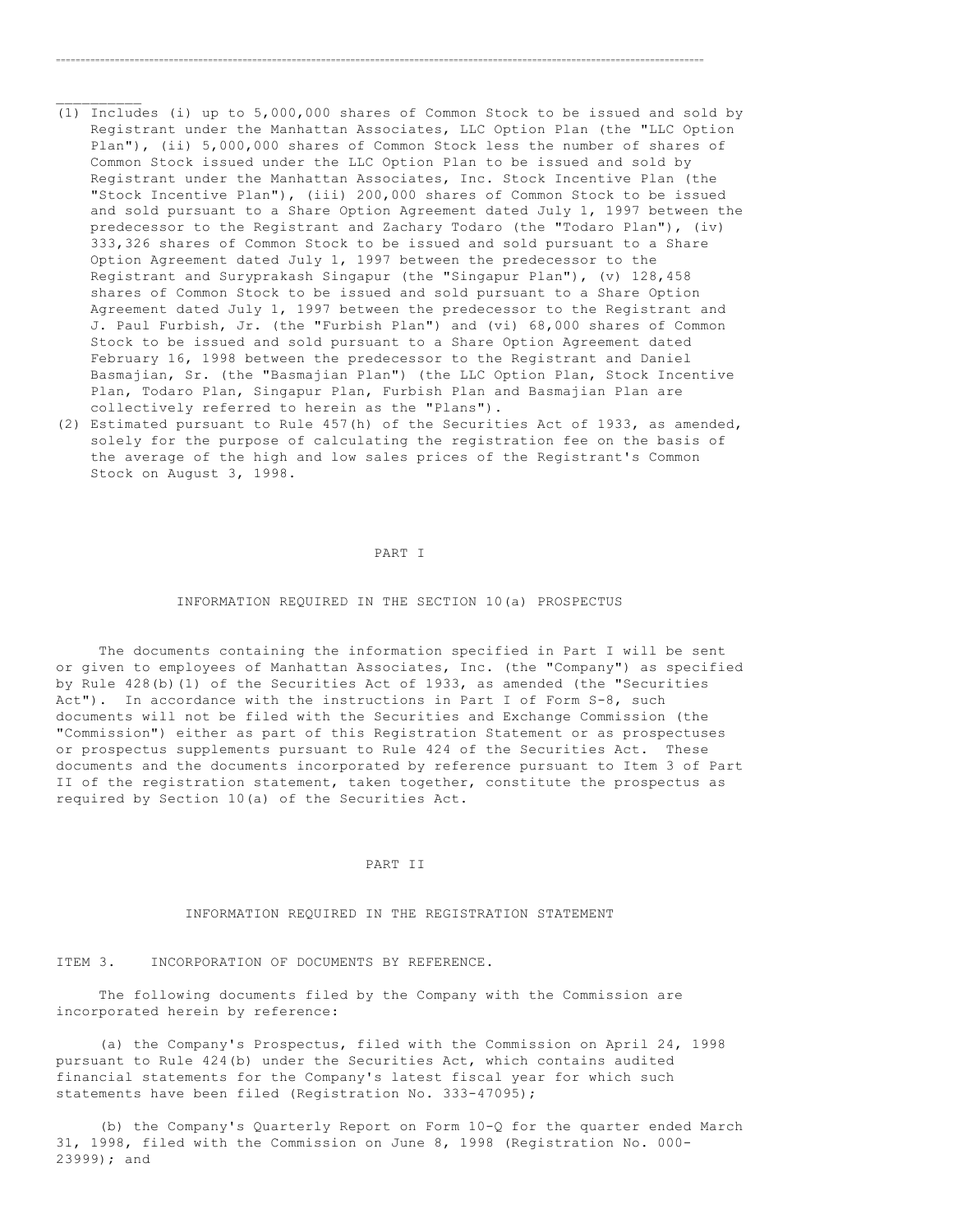(c) the description of the Company's common stock, \$.01 par value per share ("Common Stock") included in the Company's Registration Statement on Form 8-A, filed with the Commission on April 6, 1998 (Registration No. 000-23999).

 All documents filed by the Company pursuant to Sections 13(a), 13(c), 14 or 15(d) of the Exchange Act subsequent to the date of this Prospectus and prior to the termination of the offering of the Shares of Common Stock offered hereby shall be deemed to be incorporated by reference into this Prospectus and to be a part hereof.

 The Company hereby undertakes to provide without charge to each person to whom this Prospectus has been delivered, upon the written or oral request of any such person, a copy of any and all of the foregoing documents incorporated herein by reference (other than exhibits to such documents which are not specifically incorporated by reference into the information that this Prospectus incorporates). Written or telephone requests should be directed to Investor Relations Department, Manhattan Associates, Inc., Suite 700, 2300 Windy Ridge Parkway, Atlanta, Georgia 30339, telephone number: (770) 955-7070.

ITEM 4. DESCRIPTION OF SECURITIES.

 A description of the Company's Common Stock is incorporated by reference under Item 3.

2

ITEM 5. INTERESTS OF NAMED EXPERTS AND COUNSEL.

 Legal matters in connection with the shares of Common Stock offered hereby were passed upon by Morris, Manning & Martin, L.L.P., Atlanta, Georgia. Members of Morris, Manning & Martin, L.L.P. hold an aggregate of 5,100 shares of the Registrant's Common Stock.

ITEM 6. INDEMNIFICATION OF DIRECTORS AND OFFICERS.

 The Company's Bylaws, which are incorporated by reference under Item 3, provide that the Company shall indemnify each of its officers, directors, employees and agents to the extent that he or she is or was a party, or is threatened to be made a party, to any threatened, pending or completed action, suit or proceeding, whether civil, criminal, administrative or investigative because he or she is or was a director, officer, employee or agent of the Company, against reasonable expenses (including attorneys' fees), judgments, fines and amounts paid in settlement in connection with such action, suit or proceeding; provided, however, that no indemnification shall be made for (i) any appropriation, in violation of his or her duties, of any business opportunity of the Company, (ii) any acts or omissions which involve intentional misconduct or a knowing violation of law, (iii) any liability under Section 14-2-832 of the Georgia Business Corporation Code, which relates to unlawful payments of dividends and unlawful stock repurchases and redemptions, or (iv) any transaction from which he or she derived an improper personal benefit. The Company maintains directors and officers liability insurance.

ITEM 7. EXEMPTION FROM REGISTRATION CLAIMED.

Not applicable.

ITEM 8. EXHIBITS.

 The following exhibits are filed with or incorporated by reference into this Registration Statement pursuant to Item 601 of Regulation S-K: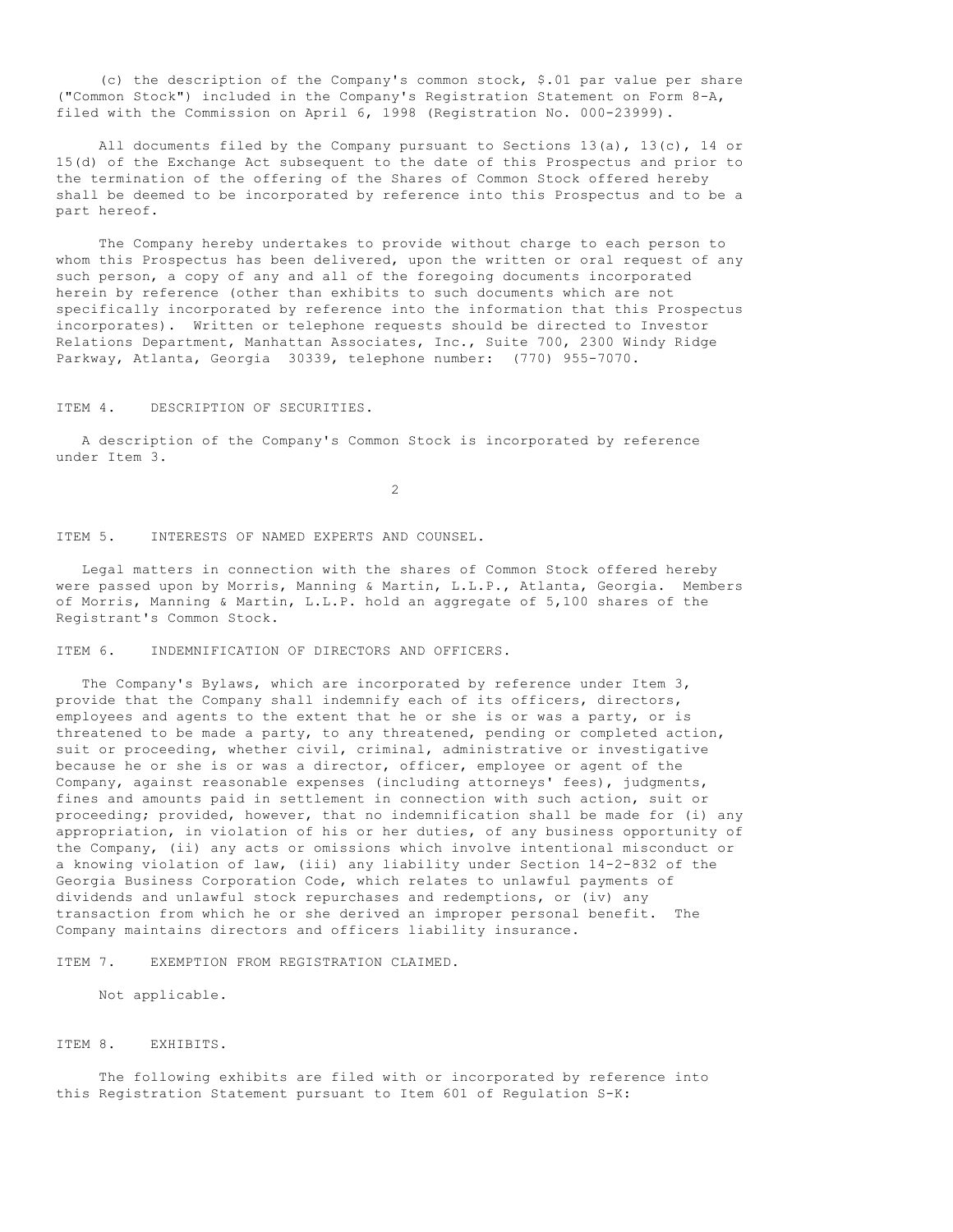# ----------- -----------

- 4.1 Articles of Incorporation of the Registrant (Incorporated by reference to the Registrant's Registration Statement on Form S-1, filed with the Commission on February 27, 1998 (Registration No. 333-47095))
- 4.2 Bylaws of the Registrant (Incorporated by reference to the Registrant's Registration Statement on Form S-1, filed with the Commission on February 27, 1998 (Registration No. 333-47095))
	- 5.1 Opinion of Morris, Manning & Martin, L.L.P. as to the legality of the securities being registered
	- 10.1 Manhattan Associates, LLC Option Plan (Incorporated by reference to the Registrant's Registration Statement on Form S-1, filed with the Commission on February 27, 1998 (Registration No. 333-47095))
	- 10.2 Manhattan Associates, Inc. Stock Incentive Plan (Incorporated by reference to the Registrant's Registration Statement on Form S-1, filed with the Commission on February 27, 1998 (Registration No. 333-47095))

3

| 10.3 | Share Option Agreement between Manhattan Associates, LLC and Zachary Todaro,<br>dated July 1, 1997             |
|------|----------------------------------------------------------------------------------------------------------------|
| 10.4 | Share Option Agreement between Manhattan Associates, LLC and Suryprakash<br>Singapur, dated July 1, 1997       |
| 10.5 | Share Option Agreement between Manhattan Associates, LLC and J. Paul Furbish, Jr.,<br>dated July 1, 1997       |
| 10.6 | Share Option Agreement between Manhattan Associates, LLC and Daniel Basmajian, Sr.,<br>dated February 16, 1998 |
| 23.1 | Consent of Arthur Andersen LLP                                                                                 |
| 23.2 | Consent of Morris, Manning & Martin, L.L.P. (included in Exhibit 5.1)                                          |
| 24   | Powers of Attorney (included on signature page)                                                                |

# ITEM 9. UNDERTAKINGS.

(a) The undersigned Registrant hereby undertakes:

 (1) To file, during any period in which offers or sales are being made, a post-effective amendment to this Registration Statement:

- (i) To include any prospectus required by Section 10(a)(3) of the Securities Act;
- (ii) To reflect in the prospectus any facts or events arising after the effective date of the Registration Statement (or the most recent post-effective amendment thereof) which, individually or in the aggregate, represent a fundamental change in the information set forth in the Registration Statement;
- (iii) To include any material information with respect to the plan of distribution not previously disclosed in the Registration Statement or any material change to such information in the Registration Statement;

 provided, however, that paragraphs (a)(1)(i) and (a)(1)(ii) do not apply if the registration statement is on Form S-3 or Form S-8, and the information required to be included in a post-effective amendment by those paragraphs is contained in periodic reports filed with or furnished to the Commission by the Registrant pursuant to Section 13 or Section 15(d) of the Exchange Act that are incorporated by reference in the Registration Statement.

 (2) That, for the purpose of determining any liability under the Securities Act, each such post-effective amendment shall be deemed to be a new registration statement relating to the securities offered therein, and the offering of such securities at that time shall be deemed to be the initial bona fide offering thereof.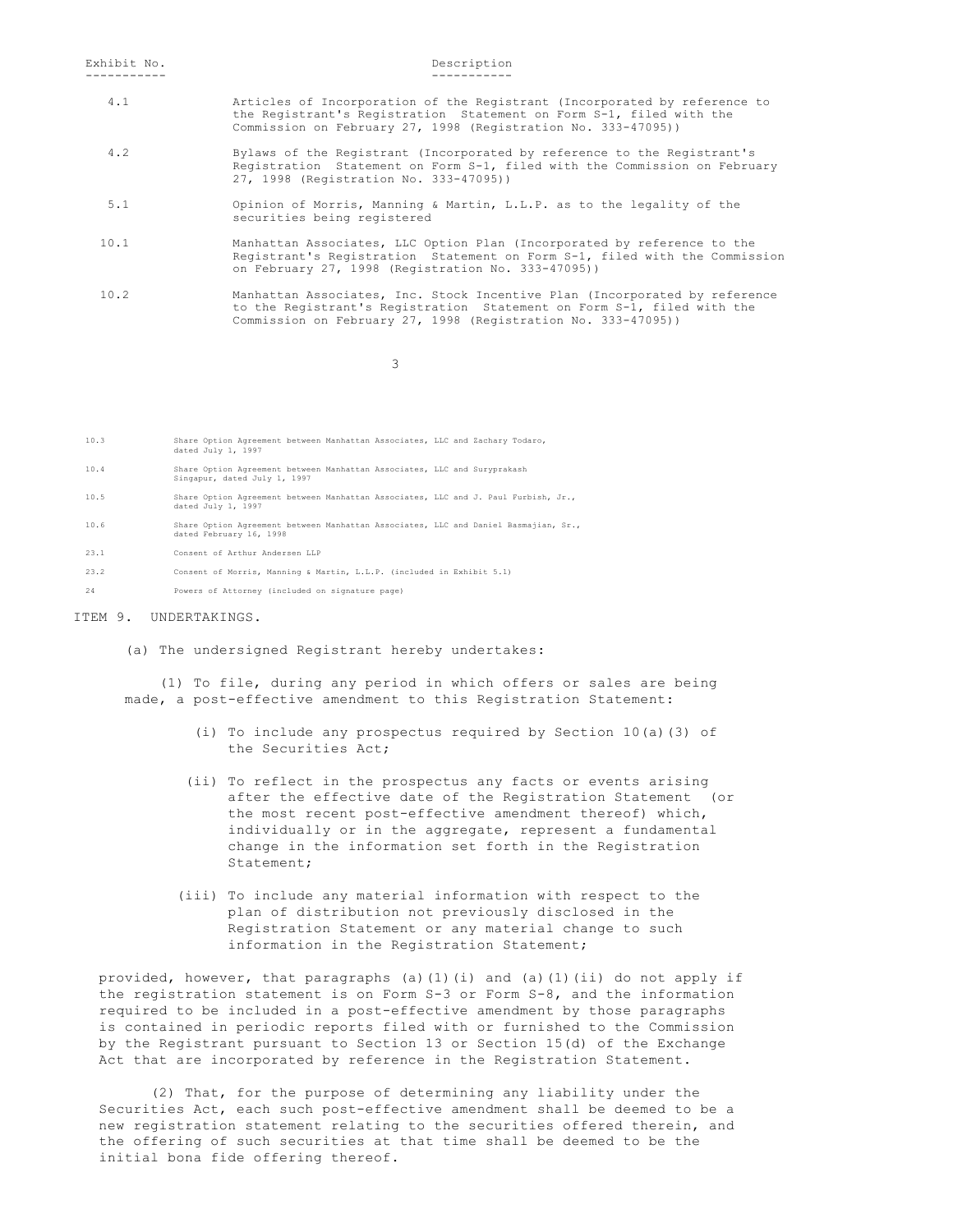(3) To remove from the registration by means of a post-effective amendment any of the securities being registered which remain unsold at the termination of the offering.

 (b) The undersigned Registrant hereby undertakes that, for purposes of determining any liability under the Securities Act, each filing of the Registrant's annual report pursuant to Section 13(a) or Section 15(d) of the Securities Exchange Act of 1934 (the "Exchange Act") (and, where applicable, each filing of an employee benefit plan's annual report pursuant to Section

4

15(d) of the Exchange Act) that is incorporated by reference in the registration statement shall be deemed to be a new registration statement relating to the securities offered therein, and the offering of such securities at that time shall be deemed to be the initial bona fide offering thereof.

 (c) Insofar as indemnification for liabilities arising under the Securities Act may be permitted to directors, officers and controlling persons of the Registrant pursuant to the foregoing provisions, or otherwise, the Registrant has been advised that in the opinion of the Commission such indemnification is against public policy as expressed in the Securities Act and is, therefore, unenforceable. In the event that a claim for indemnification against such liabilities (other than the payment by the Registrant of expenses incurred or paid by a director, officer or controlling person of the Registrant in the successful defense of any action, suit or proceeding) is asserted by such director, officer or controlling person in connection with the securities being registered, the Registrant will, unless in the opinion of its counsel the matter has been settled by controlling precedent, submit to a court of appropriate jurisdiction the question whether such indemnification by it is against public policy as expressed in the Securities Act and will be governed by the final adjudication of such issue.

 $5<sub>5</sub>$ 

#### SIGNATURES ----------

 Pursuant to the requirements of the Securities Act of 1933, the Registrant certifies that it has reasonable grounds to believe that it meets all of the requirements for filing on Form S-8 and has duly caused this Registration Statement to be signed on its behalf by the undersigned, thereunto duly authorized, in the City of Atlanta, State of Georgia, on this the 4th day of August, 1998.

MANHATTAN ASSOCIATES, INC.

 By: /s/ Alan J. Dabbiere -------------------- Alan J. Dabbiere Chairman of the Board, Chief Executive Officer and President

 $\sim$  6

#### POWER OF ATTORNEY -----------------

 KNOW ALL MEN BY THESE PRESENTS, that each person whose signatures appears below constitutes and appoints Alan J. Dabbiere and/or Michael J. Casey, jointly and severally, as his true and lawful attorneys-in-fact and agent, with full power of substitution and resubstitution, for him and in his name, place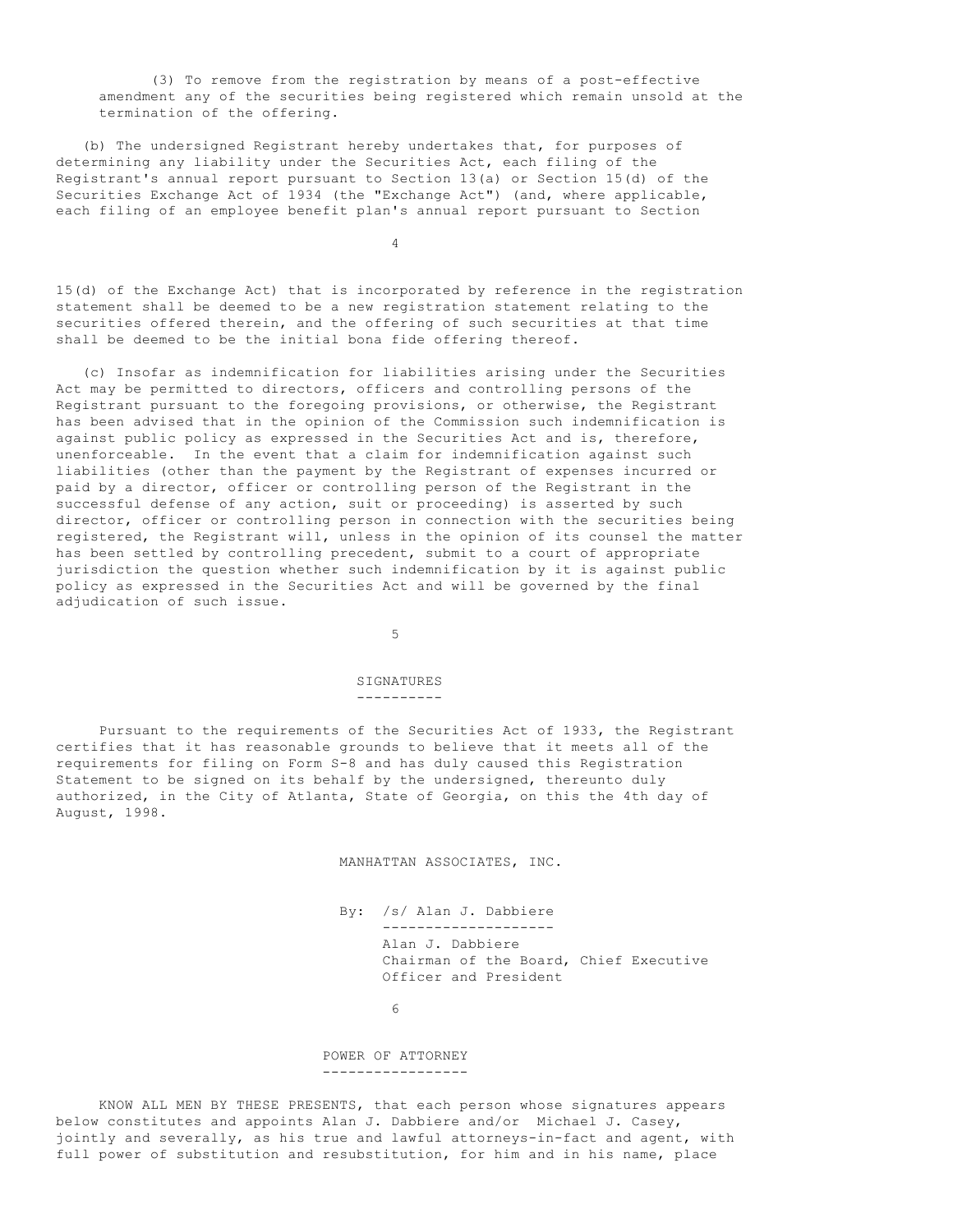and stead, in any and all capacities, to sign a Registration Statement relating to the registration of shares of common stock on Form S-8 and to sign any and all amendments (including post effective amendments) to the Registration Statement, and to file the same, with all exhibits thereto and other documents in connection therewith, with the Commission, granting unto said attorneys-infact and agents, and each of them, full power and authority to do and perform each and every act and thing required or necessary to be done in and about the premises, as fully to all intents and purposes as he might or could do in person, hereby ratifying and confirming all that said attorneys-in-fact and agents, or any of them, or their or his substitute, could lawfully do or cause to be done by virtue hereof.

 Pursuant to the requirements of the Securities Act, this Registration Statement has been signed below by the following persons in the capacities and on the date indicated.

| . _ _ _ _ _ _ _ _ _ _ _ _ _ _ _ _                   | /s/ Alan J. Dabbiere Chairman of the Board, Chief<br>Executive Officer and President<br>Alan J. Dabbiere (Principal Executive Officer)           | August 4, 1998 |  |
|-----------------------------------------------------|--------------------------------------------------------------------------------------------------------------------------------------------------|----------------|--|
|                                                     | /s/ Michael J. Casey Chief Financial Officer and Treasurer<br>(Principal Financial Officer and<br>Michael J. Casey Principal Accounting Officer) | August 4, 1998 |  |
| /s/ Deepak Raghavan Director<br>Deepak Raghavan     |                                                                                                                                                  | August 4, 1998 |  |
| /s/ Brian J. Cassidy Director<br>Brian J. Cassidy   |                                                                                                                                                  | August 4, 1998 |  |
| /s/ Charles W. McCall Director<br>Charles W. McCall |                                                                                                                                                  | August 4, 1998 |  |

7

# EXHIBIT INDEX

| Exhibit No.<br>---------- | Description                                                                                                                                                                                                           |
|---------------------------|-----------------------------------------------------------------------------------------------------------------------------------------------------------------------------------------------------------------------|
| 4.1                       | Articles of Incorporation of the Registrant (Incorporated by reference to<br>the Registrant's Registration Statement on Form S-1, filed with the<br>Commission on February 27, 1998 (Registration No. 333-47095))     |
| 4.2                       | Bylaws of the Registrant (Incorporated by reference to the Registrant's<br>Registration Statement on Form S-1, filed with the Commission on February<br>27, 1998 (Registration No. 333-47095))                        |
| 5.1                       | Opinion of Morris, Manning & Martin, L.L.P. as to the legality of the<br>securities being registered                                                                                                                  |
| 10.1                      | Manhattan Associates, LLC Option Plan (Incorporated by reference to the<br>Registrant's Registration Statement on Form S-1, filed with the Commission<br>on February 27, 1998 (Registration No. 333-47095))           |
| 10.2                      | Manhattan Associates, Inc. Stock Incentive Plan (Incorporated by reference<br>to the Registrant's Registration Statement on Form S-1, filed with the<br>Commission on February 27, 1998 (Registration No. 333-47095)) |
| 10.3                      | Share Option Agreement between Manhattan Associates, LLC and Zachary Todaro,<br>dated July 1, 1997                                                                                                                    |
| 10.4                      | Share Option Agreement between Manhattan Associates, LLC and Suryprakash<br>Singapur, dated July 1, 1997                                                                                                              |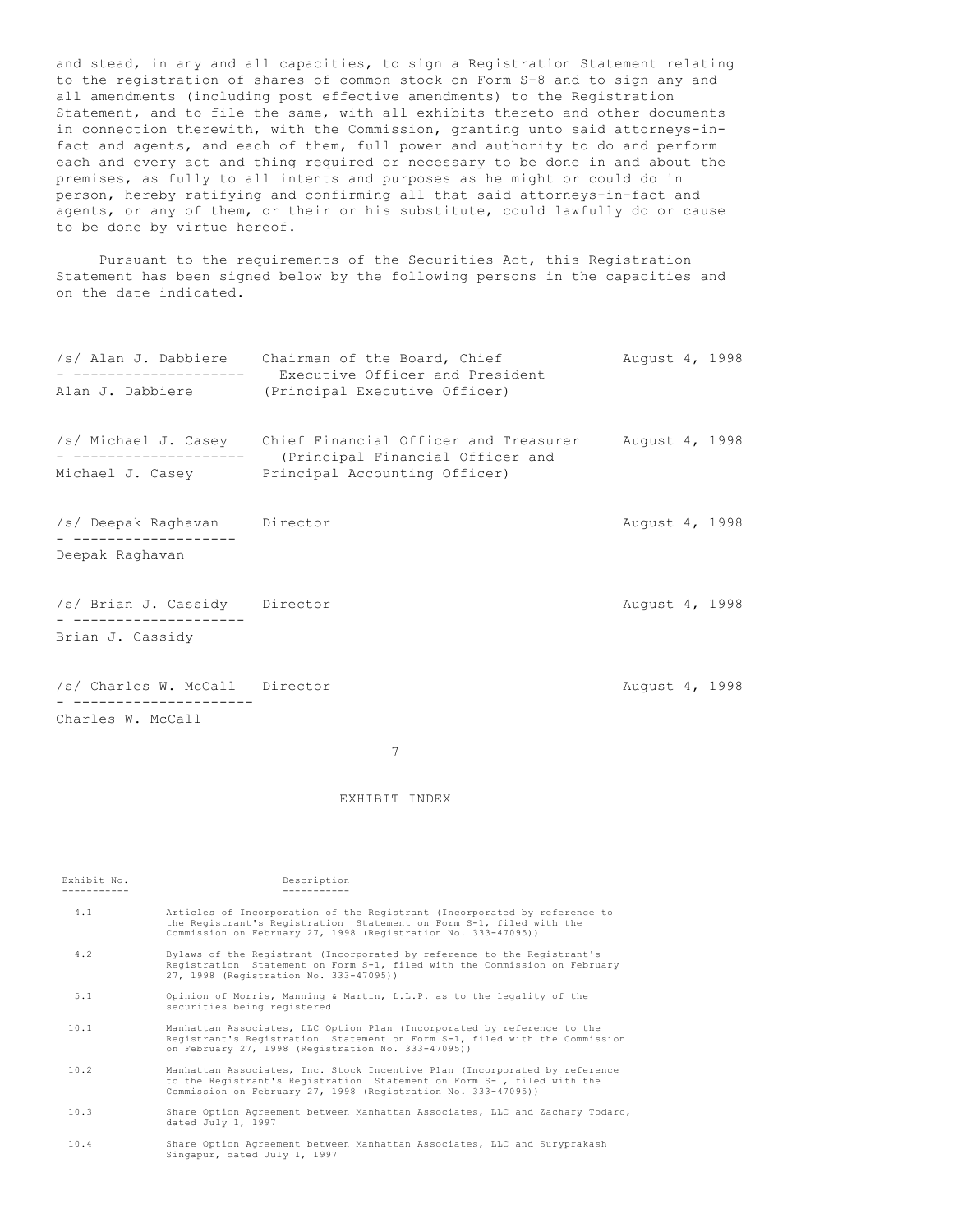- 10.5 Share Option Agreement between Manhattan Associates, LLC and J. Paul Furbish, Jr., dated July 1, 1997
- 10.6 Share Option Agreement between Manhattan Associates, LLC and Daniel Basmajian, Sr., dated February 16, 1998
- 23.1 Consent of Arthur Andersen LLP
- 23.2 Consent of Morris, Manning & Martin, L.L.P. (included in Exhibit 5.1)
- 24 Powers of Attorney (included on signature page)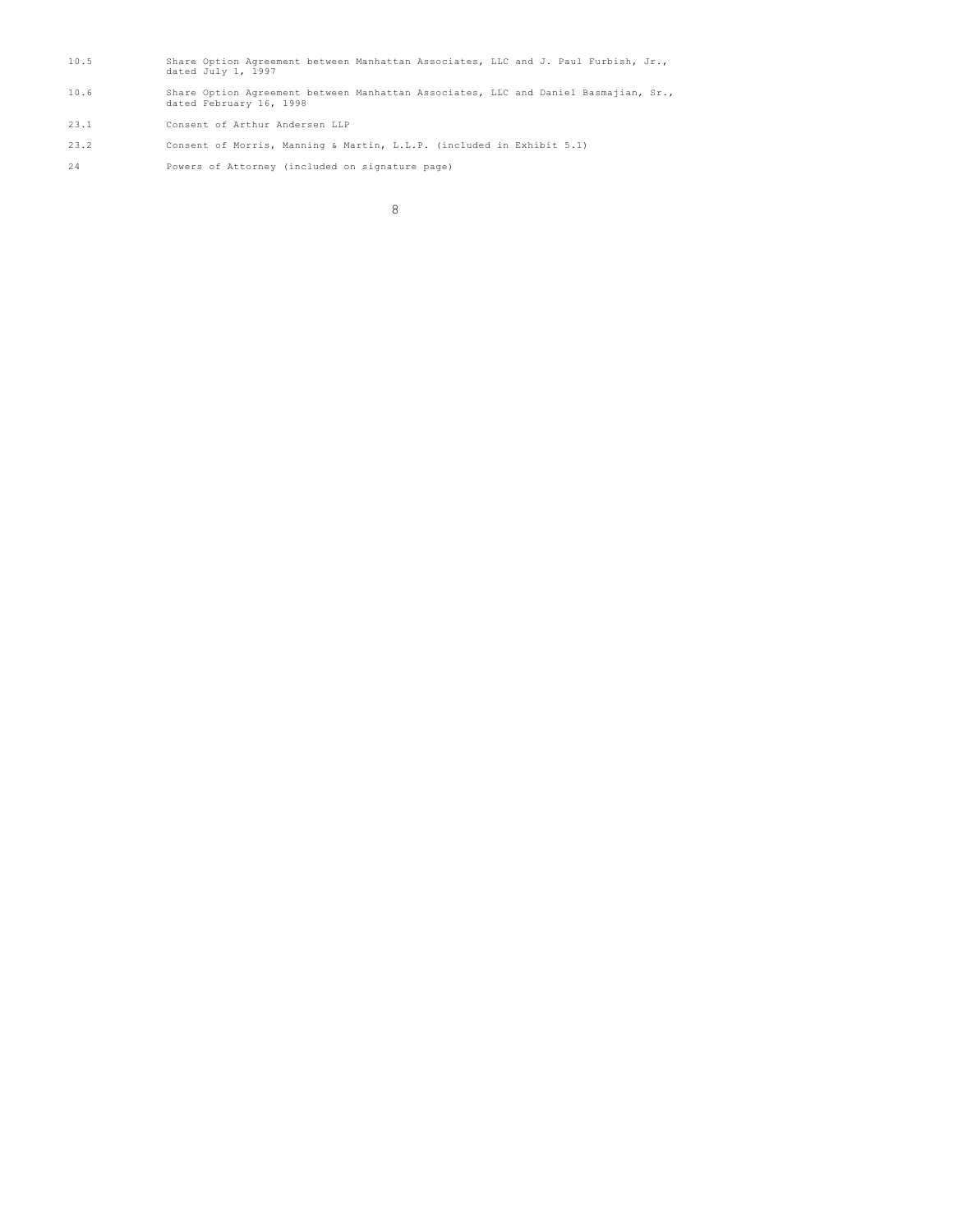[Letterhead of Morris, Manning & Martin, L.L.P.]

August 4, 1998

Manhattan Associates, Inc. 2300 Windy Ridge Parkway Suite 700 Atlanta, Georgia 30339

Re: Registration Statement on Form S-8

Ladies and Gentlemen:

We have acted as counsel for Manhattan Associates, Inc., a Georgia corporation (the "Company"), in connection with the registration under the Securities Act of 1933, as amended, pursuant to a Registration Statement on Form S-8, of a proposed offering of 5,729,784 shares of the Company's common stock, par value \$.01 per share (the "Shares"), including (i) up to 5,000,000 Shares issuable pursuant to the Manhattan Associates LLC Option Plan (the "LLC Option Plan"), (ii) 5,000,000 Shares less the number of shares of Common Stock issued under the LLC Option Plan issuable pursuant to the Manhattan Associates, Inc. Stock Incentive Plan (the "Stock Incentive Plan") and 729,784 Shares issued outside the LLC Option Plan and Stock Incentive Plan (together with the Stock Incentive Plan and LLC Option Plan, the "Plans").

 We have examined and are familiar with the originals or copies certified or otherwise identified to our satisfaction of such documents, corporate records, and other instruments relating to the incorporation of the Company and to the authorization and issuance of Shares under the Plans as would be necessary and advisable for purposes of rendering this opinion. Based upon and subject to the foregoing, we are of the opinion that the Shares have been duly authorized and, when issued as contemplated by the Plans, will be validly issued, fully paid and nonassessable.

 We hereby consent to the filing of this Opinion as Exhibit 5.1 to the Company's registration statement on Form S-8.

> Very truly yours, MORRIS, MANNING & MARTIN, L.L.P. /s/ Morris, Manning & Martin, L.L.P.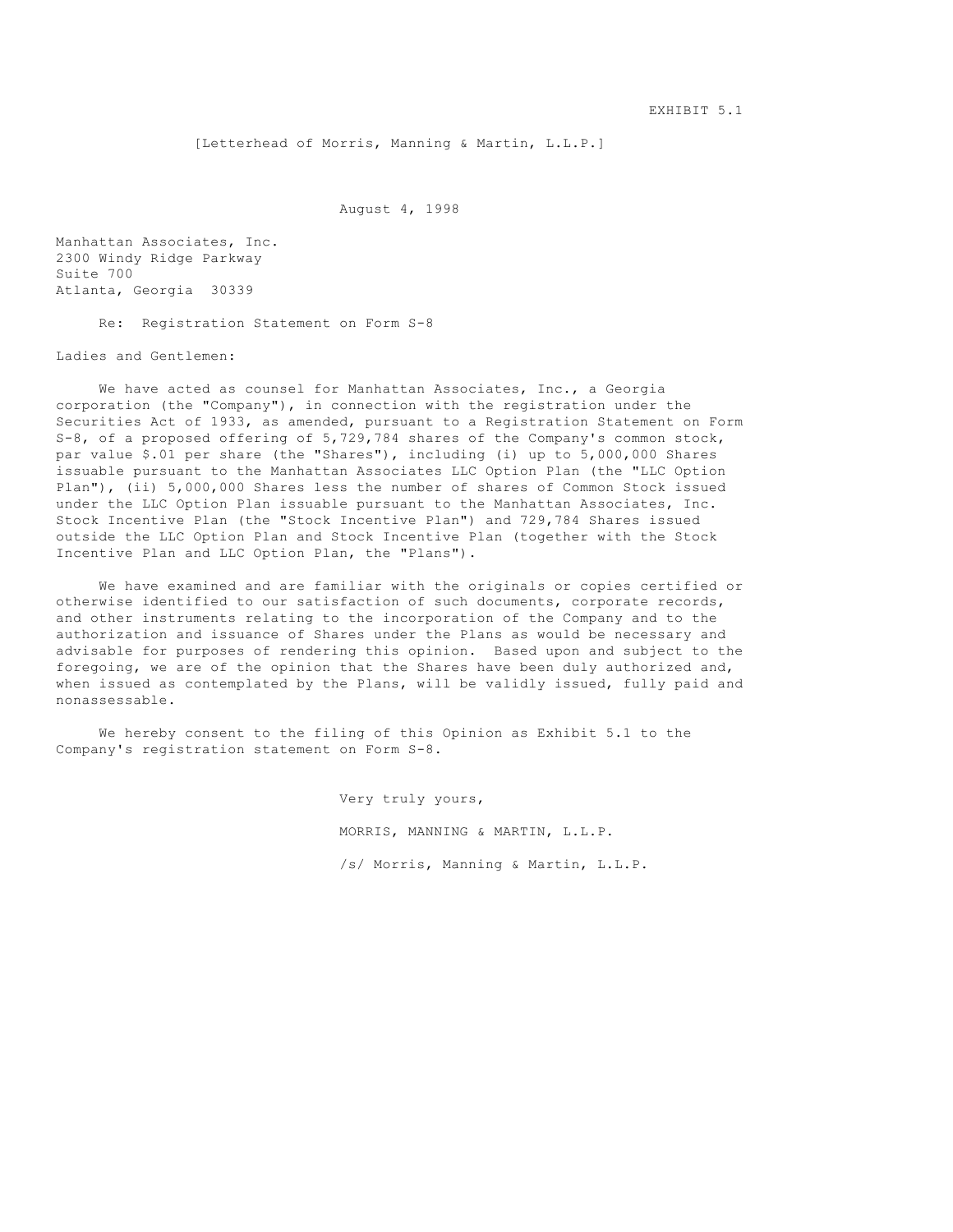EXHIBIT 10.3

#### MANHATTAN ASSOCIATES, LLC

#### SHARE OPTION AGREEMENT

 This Share Option Agreement (the "Option Agreement") is made as of July 1, 1997, by and between MANHATTAN ASSOCIATES, LLC, a Georgia limited liability company (the "Company"), and ZACHARY TODARO, an individual employed by the Company (the "Optionee").

# W I T N E S S E T H:

 WHEREAS, on January 1, 1996, the Company issued to Optionee an option to purchase 8,750 shares of the Company (the "Prior Option") at a purchase price of \$5.37 per share; and

 WHEREAS, the capitalization of the Company has recently been changed, so that the 875,000 issued and outstanding shares of the Company were converted into 10,000,002 shares through a share dividend, and the numbers of both the issued and authorized but unissued shares were therefore increased; and

 WHEREAS, the Company desires to execute with the Optionee a new share option agreement in order to adjust the number of shares and the exercise price, taking into account the changes in capitalization, so that Optionee shall continue to have rights equivalent to those under the Prior Option;

 NOW, THEREFORE, in consideration of the mutual promises and covenants contained herein, the parties hereto do hereby agree as follows:

# 1. GRANT OF OPTION

 The Company hereby grants to the Optionee the right and option (the "Option") to purchase from the Company, on the terms and subject to the conditions set forth in this Agreement, one hundred thousand (100,000) shares of the Company (the "Option Shares"). The date of grant of this Option shall be July 1, 1997 ("Date of Grant").

### 2. PRICE

 The purchase price (the "Option Price") for the Option Shares subject to the Option granted by this Option Agreement is \$0.47 per share.

#### 3. EXERCISE OF OPTION

 The Option granted pursuant to this Option Agreement shall be subject to vesting and exercise as follows:

3.1. VESTING AND TIME OF EXERCISE OF OPTION.

 The Option shall vest as to one fourth (1/4) of the Option Shares on December 31, 1997. The Option shall vest as to an additional one fourth of the Option Shares each on December 31, 1998, December 31, 1999, December 31, 2000, respectively. Except as provided in Section 3.5.1 below, the Option shall not become exercisable until a Change in Control. For purposes of this Agreement, a Change of Control shall mean a sale or transfer (other than as security for the Company's obligations) of title to all of the computer software as well as the other material assets of the Company having a combined value of more than ninety percent (90%) of the total value of all the assets of the Company, as determined on the date of sale or transfer. A Change of Control shall not be deemed to occur merely upon the conversion of the Company to a corporation or other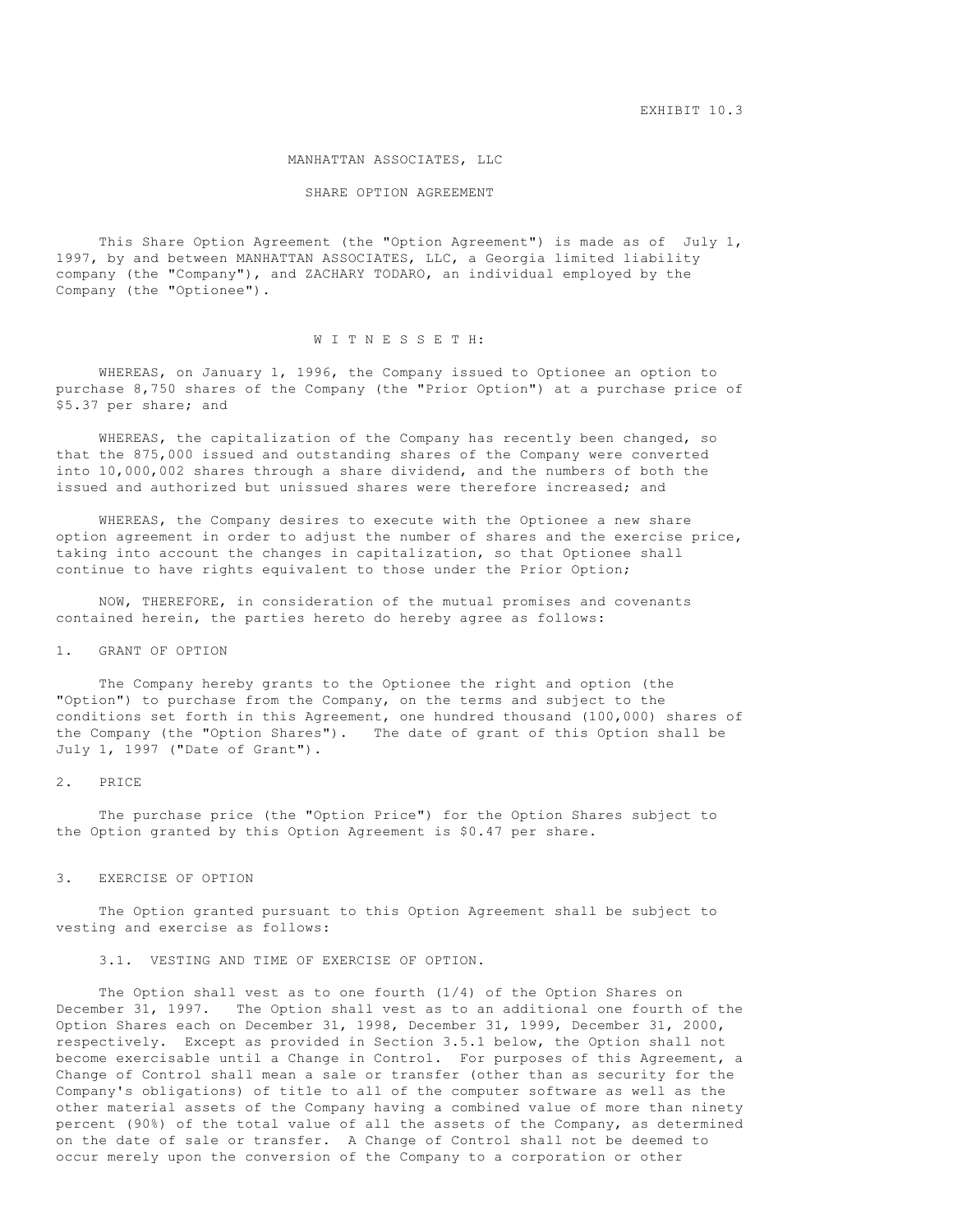entity, whether by contribution of the Company's assets, merger or otherwise, if upon the conversion the ownership of the Company's equity interests remains in the hands of those who were Shareholders immediately preceding the conversion. The foregoing installments, to the extent not exercised, shall accumulate and be exercisable, in whole or in part, at any time and from time to time, after becoming exercisable and prior to the termination of the Option; provided, that ----------

no single exercise of the Option shall be for less than 10 shares, unless the number of shares purchased is the total number at the time available for purchase under this Option.

# 3.2. TERMINATION OF EMPLOYMENT

 The Optionee may exercise the Option only while the Optionee is employed by the Company, except as provided in this Section 3.2 or in Section 3.3 or 3.4 hereof. In the event that the Optionee's termination of employment is by reason of the Optionee's retirement with the consent of the Company in accordance with the normal retirement policies of the Company, as the case may be, then the Optionee shall have the right (subject to the general limitations on exercise set forth in this Article 3) at any time within three months after such retirement and prior to the termination of the Option pursuant to Section 3.5 below, to exercise, in whole or in part, any Option held by such Optionee at the date of such retirement, whether or not such Option was exercisable immediately prior to such retirement.

3.3. DEATH

 In the event of the Optionee's death while employed by the Company, the personal representative or legatees or distributees of the Optionee's estate, as the case may be, shall have the right (subject to the limitations on exercise set forth in this Article 3), to exercise any Option held by the Optionee at the date of such Optionee's death, whether or not the Option was exercisable on the date of the Optionee's death, at any time within one year after the date of the Optionee's death and prior to the termination of the Option as set forth in Section 3.5. hereof.

 $-2-$ 

# 3.4. DISABILITY

 If the Optionee's termination of employment is by reason of "permanent and total disability" (within the meaning of Section 22(e)(3) of the Internal Revenue Code of 1986, as amended), the Optionee shall have the right (subject to the limitations on exercise set forth in this Article 3) to exercise all or any part of the Option, whether or not the Option was exercisable immediately prior to the termination of employment, at any time within one year after such termination of employment and prior to the termination of the Option as set forth in Section 3.5 hereof.

### 3.5. TERMINATION OF OPTION

 The Option shall terminate upon the earlier of (i) the expiration of a period of 10 years from the Date of Grant, or (ii) the Optionee's termination of employment with the Company.

### 3.5.1. LIMITATIONS ON EXERCISE OF OPTION

 In no event may the Option be exercised prior to the occurrence of a Change in Control without the prior written approval and consent of the shareholders of the Company. Notwithstanding the foregoing, if not earlier exercised, the Option may be exercised, even if a Change in Control has not occurred, beginning on the date which is nine years and nine months following the Date of Grant. In no event, however, shall the Option be exercisable, in whole or in part, after 10 years following the Date of Grant. In no event may the Option be exercised for a fractional share.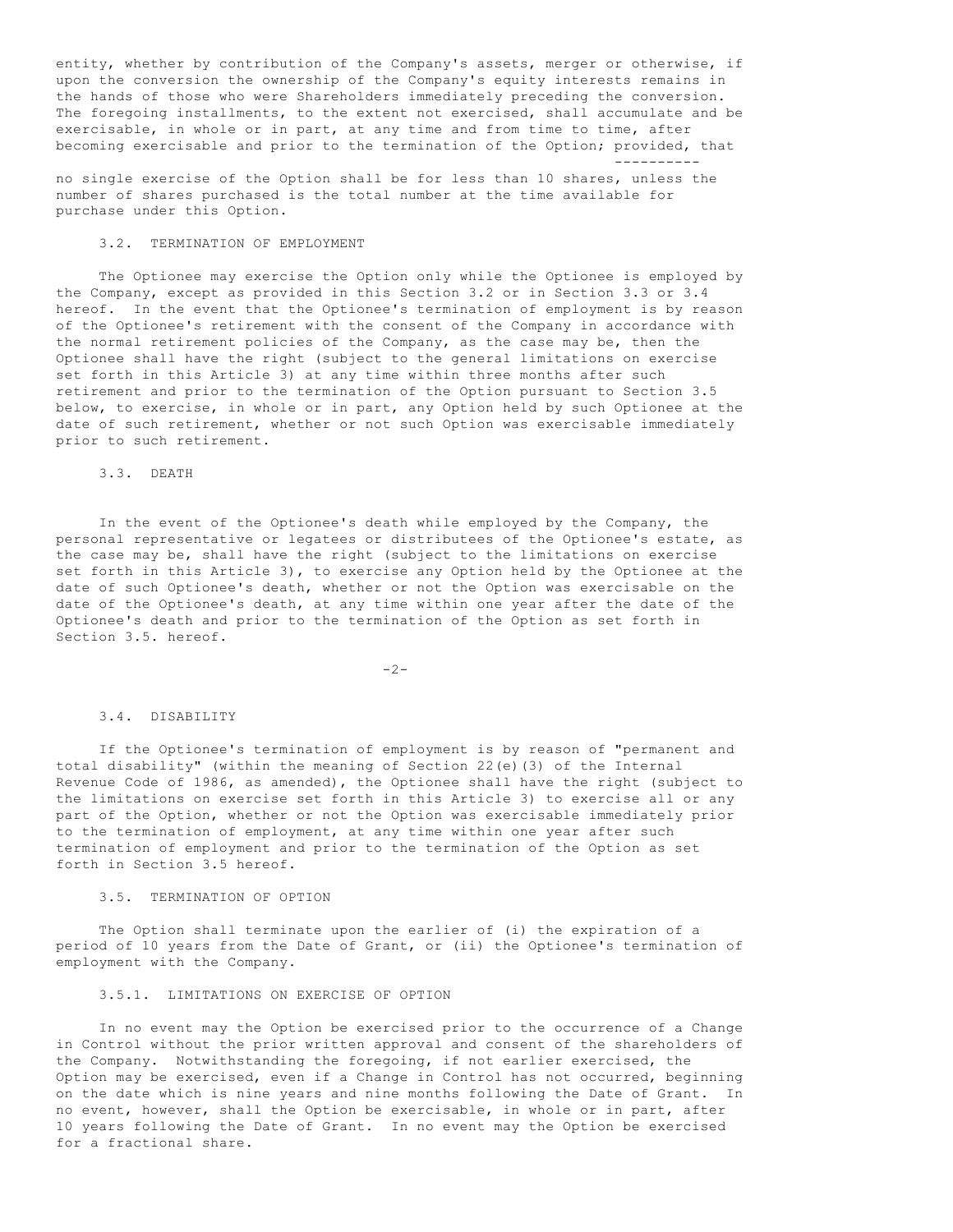# 3.6. METHOD OF EXERCISE OF OPTION

 Subject to the terms and conditions of this Option Agreement, the Option may be exercised by delivering written notice of exercise to the Company, at its principal office, addressed to the attention of the President, which notice shall specify the number of shares for which the Option is being exercised, and shall be accompanied by payment in full of the Option Price of the shares for which the Option is being exercised. Payment of the Option Price for the Option Shares purchased pursuant to the exercise of the Option shall be made in whole or in part either: (i) in cash or by check payable to the order of the Company; (ii) to the extent permitted by applicable law and agreed to by the Company, by the delivery to the Company of a promissory note of the person exercising the Option, in which such person promises to pay the Option Price to the Company on such terms (including, without limitation, payment of interest) as shall be agreed to by the Company; (iii) to the extent permitted by applicable law through the tender to the Company of shares of the Company previously acquired by the Optionee and held for a period of at least six months, which shares shall be valued, for purposes of determining the extent to which the Option Price has been paid thereby, at their fair market value (determined by the Board of Directors of the Company) on the date of exercise; or (iv) by a combination of the foregoing methods. If the person exercising the Option is not the Optionee, such person shall also deliver with the notice of exercise appropriate proof of his or her right to exercise the Option. An attempt to exercise the Option granted hereunder other than as set forth above shall be invalid and of no force and effect. Promptly after exercise of the Option as provided above,

-3-

the Company shall deliver to the person exercising the Option a certificate or certificates for the Option Shares being purchased. Upon acceptance of payment of the Option Price by the Company, Optionee shall execute the Operating Agreement of the Company then in effect (the "Operating Agreement") and shall become subject to all of the rights, restrictions and limitations of a shareholder of the Company.

### 4. TRANSFERABILITY

# 4.1. TRANSFERABILITY OF OPTIONS

 During the lifetime of an Optionee, only such Optionee (or, in the event of legal incapacity or incompetency, the Optionee's guardian or legal representative) may exercise the Option. No Option shall be assignable or transferable by the Optionee to whom it is granted, other than by will or the laws of descent and distribution.

# 4.2. TRANSFERABILITY OF OPTION SHARES

 An Optionee (or any other person who is entitled to exercise an Option pursuant to the terms of this Agreement) shall not sell, pledge, assign, give or otherwise transfer or dispose of any Option Shares except in accordance with the provisions of the Operating Agreement.

### 4.3. PUBLICLY TRADED SHARES

 If the Shares become listed on an established national or regional exchange or are admitted to quotation on the National Association of Securities Dealers Automated Quotation System, or are publicly traded in an established securities market, the foregoing restrictions of this Section 4 shall terminate as of the first date that the Shares are so listed, quoted or publicly traded.

# 4.4. LEGEND DESCRIBING RESTRICTIONS AND OBLIGATIONS

 The Board may cause a legend to be placed prominently on certificates representing Shares issued pursuant to this Option Agreement in order to give notice of the transferability restrictions and obligations imposed by this Section 4.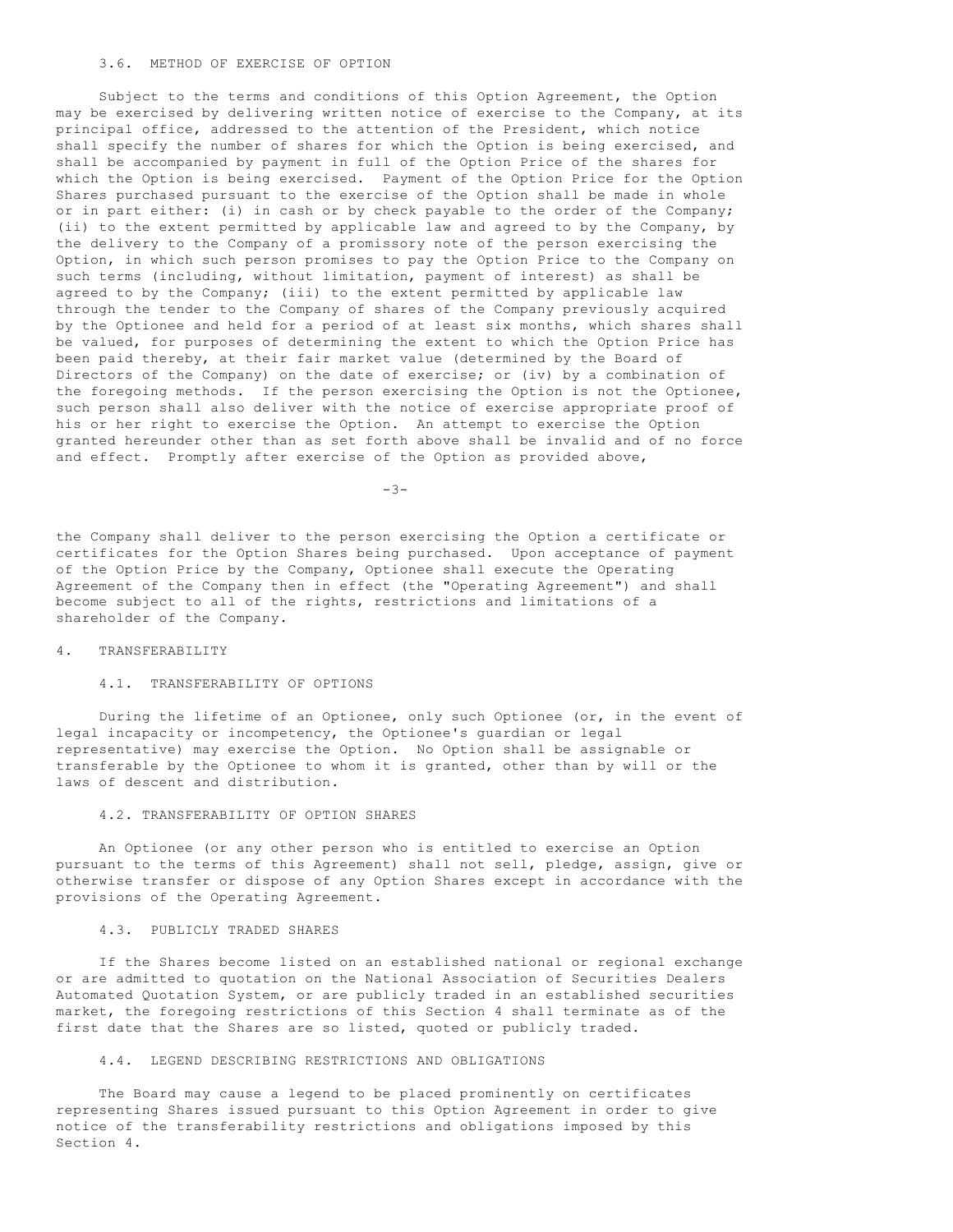#### 5. RIGHTS AS SHAREHOLDER

 Neither the Optionee nor any executor, administrator, distributee or legatee of the Optionee's estate shall be, or have any of the rights or privileges of, a shareholder of the Company in respect of any Option Shares issuable hereunder unless and until such shares have been fully paid and certificates representing such shares have been endorsed, transferred and delivered, and the name of the Optionee (or of such personal representative, administrator, distributee or legatee of the Optionee's estate) has been entered as the shareholder of record on the books of the Company.

 $-4-$ 

#### 6. WITHHOLDING OF TAXES

 The parties hereto recognize that the Company may be obligated to withhold federal and local income taxes and Social Security taxes to the extent that the Optionee realizes ordinary income in connection with the exercise of the Option or in connection with a disposition of any Option Shares acquired by exercise of the Option. The Optionee agrees that the Company may withhold amounts needed to cover such taxes from payments otherwise due and owing to the Optionee, and also agrees that upon demand the Optionee will promptly pay to the Company having such obligation any additional amounts as may be necessary to satisfy such withholding tax obligation. Such payment shall be made in cash or by certified check payable to the order of the Company, or, at the discretion of the Company, may be made by withholding Option Shares upon exercise sufficient to cover the tax liability.

# 7. DISCLAIMER OF RIGHTS

 No provision in this Option Agreement shall be construed to confer upon the Optionee the right to be employed by the Company, or to interfere in any way with the right and authority of the Company either to increase or decrease the compensation of the Optionee at any time, or to terminate any employment or other relationship between the Optionee and the Company.

# 8. INTERPRETATION OF THIS OPTION AGREEMENT

 All decisions and interpretations made by the Board of Directors of the Company with respect to any issue of interpretation of this Option Agreement shall be binding and conclusive on the Company and the Optionee and any other person entitled to exercise the Option as provided for herein.

#### 9. GOVERNING LAW

 This Option Agreement shall be governed by the laws of the State of Georgia.

### 10. BINDING EFFECT

 Subject to all restrictions provided for in this Option Agreement and by applicable law relating to assignment and transfer of this Option Agreement and the Option provided for herein, this Option Agreement shall be binding upon and inure to the benefit of the parties hereto and their respective heirs, executors, administrators, successors, and assigns.

# 11. NOTICE

 Any notice hereunder by the Optionee to the Company shall be in writing and shall be deemed duly given if mailed or delivered to the Company at its principal office, addressed to the attention of the President, or if so mailed or delivered to such other address as the Company may hereafter designate by notice to the Optionee. Any notice hereunder by the Company to the Optionee shall be in writing and shall be deemed duly given if mailed or delivered to the Optionee at the address specified below by the Optionee for such purpose, or if so mailed or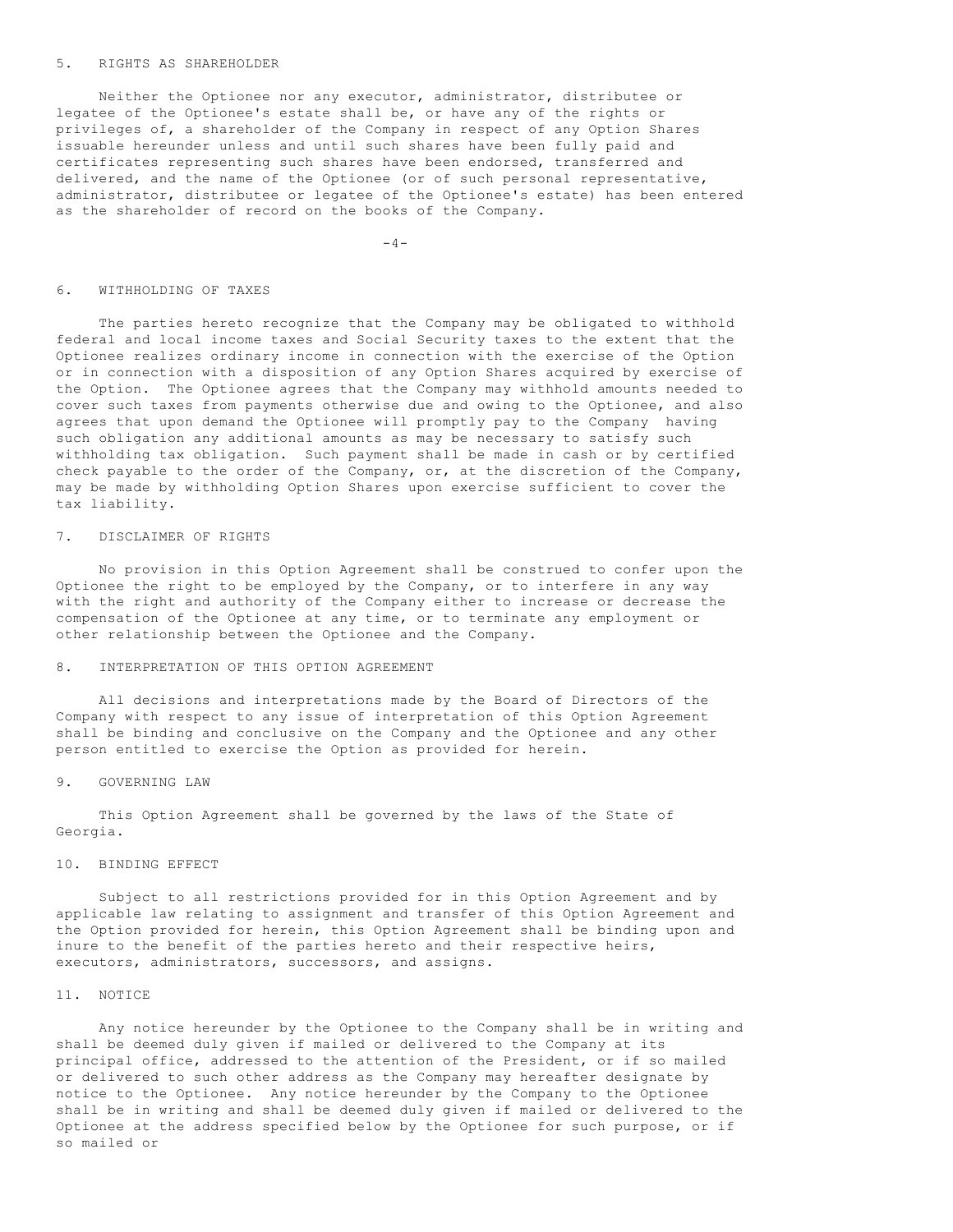delivered to such other address as the Optionee may hereafter designate by written notice given to the Company.

### 12. ENTIRE AGREEMENT

 This Option Agreement constitutes the entire agreement and supersedes all prior understandings and agreements, written or oral, of the parties hereto with respect to the subject matter hereof, including the Prior Option. Neither this Option Agreement nor any term hereof may be amended, waived, discharged or terminated except by a written instrument signed by the Company and the Optionee; provided, however, that the Company unilaterally may waive any -------------------

provision hereof in writing to the extent that such waiver does not adversely affect the interests of the Optionee hereunder, but no such waiver shall operate as or be construed to be a subsequent waiver of the same provision or a waiver of any other provision hereof.

 IN WITNESS WHEREOF, the parties hereto have duly executed this Option Agreement, or caused this Option Agreement to be duly executed on their behalf, as of the day and year first above written.

OPTIONEE: MANHATTAN ASSOCIATES, LLC /s/ Zachary Todaro By: /s/ Alan J. Dabbiere - --------------------------- --------------------------- ZACHARY TODARO **Title:** President -----------------------

 $-6-$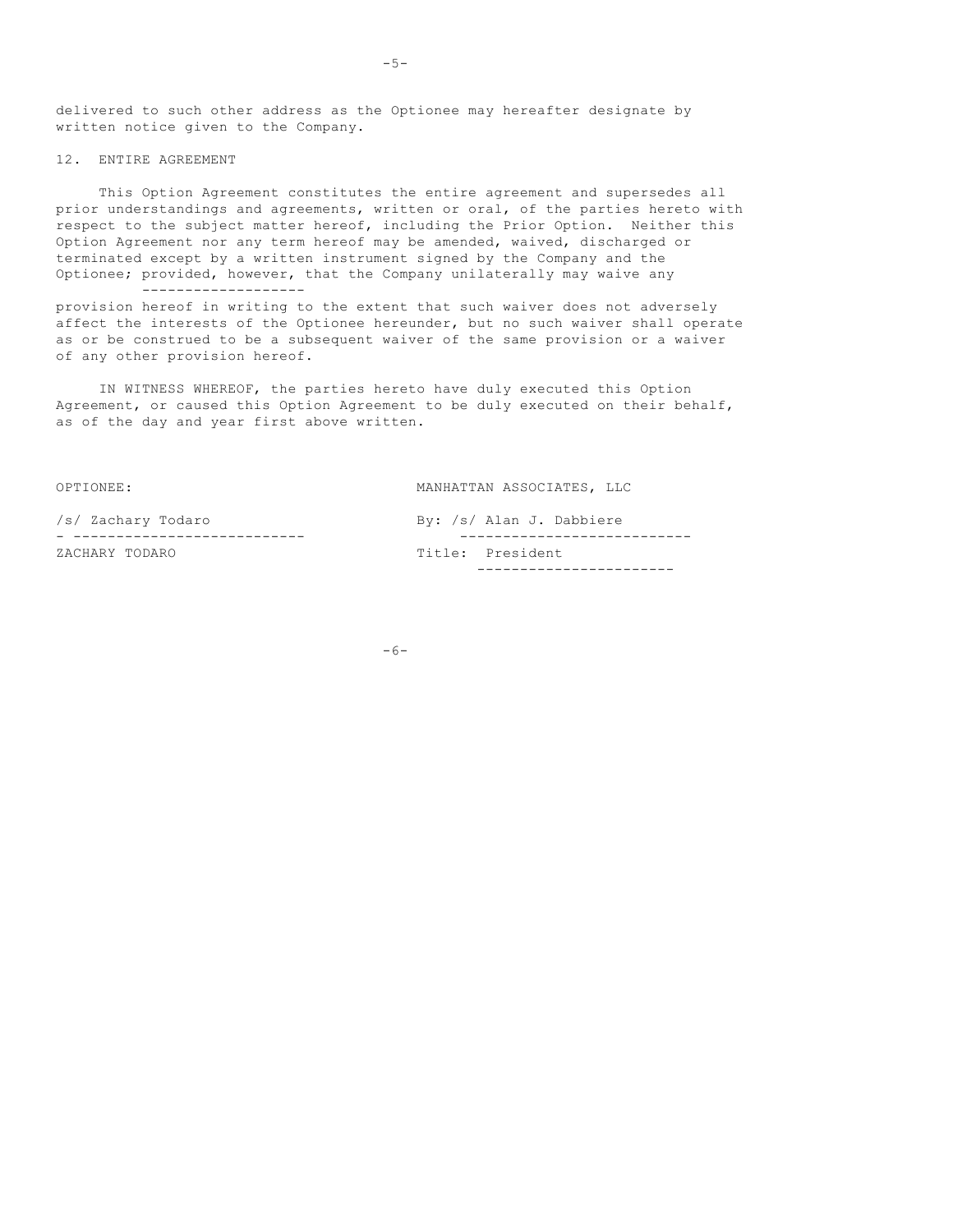EXHIBIT 10.4

#### MANHATTAN ASSOCIATES, LLC

#### SHARE OPTION AGREEMENT

 This Share Option Agreement (the "Option Agreement") is made as of July 1, 1997, by and between MANHATTAN ASSOCIATES, LLC, a Georgia limited liability company (the "Company"), and SURYAPRAKASH SINGAPUR, an individual employed by the Company (the "Optionee").

# W I T N E S S E T H:

 WHEREAS, on January 1, 1996, the Company issued to Optionee an option to purchase 14,583 shares of the Company (the "Prior Option") at an exercise price of \$5.37 per share; and

 WHEREAS, the capitalization of the Company has recently been changed, so that the 875,000 issued and outstanding shares of the Company were converted into 10,000,002 shares through a share dividend, and the numbers of both the issued and authorized but unissued shares were therefore increased; and

 WHEREAS, the Company desires to execute with the Optionee a new share option agreement in order to adjust the number of shares and the exercise price, taking into account the changes in capitalization, so that Optionee shall continue to have rights equivalent to those under the Prior Option;

 NOW, THEREFORE, in consideration of the mutual promises and covenants contained herein, the parties hereto do hereby agree as follows:

#### 1. GRANT OF OPTION

 The Company hereby grants to the Optionee the right and option (the "Option") to purchase from the Company, on the terms and subject to the conditions set forth in this Agreement, one hundred sixty-six thousand six hundred sixty-three (166,663) shares of the Company (the "Option Shares"). The date of grant of this Option shall be July 1, 1997 ("Date of Grant").

### 2. PRICE

 The purchase price (the "Option Price") for the Option Shares subject to the Option granted by this Option Agreement is \$0.47 per share.

### 3. EXERCISE OF OPTION

 The Option granted pursuant to this Option Agreement shall be subject to vesting and exercise as follows:

# 3.1. VESTING AND TIME OF EXERCISE OF OPTION.

 As of the Date of Grant, the Option shall be vested as to one sixth (1/6) of the Option Shares. The Option shall vest as to an additional one sixth of the Option Shares on December 31, 1997, December 31, 1998, December 31, 1999, December 31, 2000 and December 31, 2001, respectively. Except as provided in Section 3.5.1 below, the Option shall not become exercisable until a Change in Control. For purposes of this Agreement, a Change of Control shall mean a sale or transfer (other than as security for the Company's obligations) of title to all of the computer software as well as the other material assets of the Company having a combined value of more than ninety percent (90%) of the total value of all the assets of the Company, as determined on the date of sale or transfer. A Change of Control shall not be deemed to occur merely upon the conversion of the Company to a corporation or other entity, whether by contribution of the Company's assets, merger or otherwise, if upon the conversion the ownership of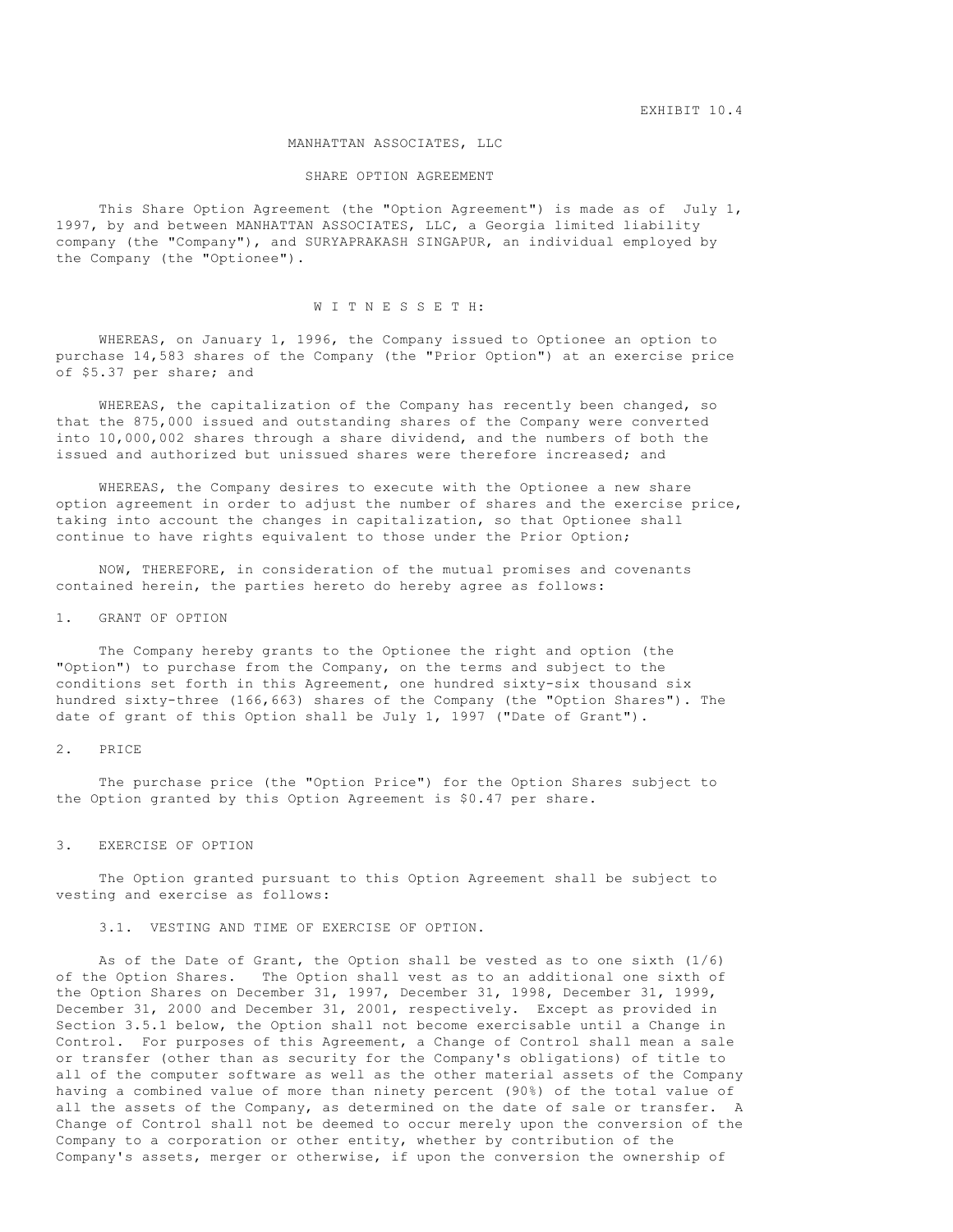the Company's equity interests remains in the hands of those who were Shareholders immediately preceding the conversion. The foregoing installments, to the extent not exercised, shall accumulate and be exercisable, in whole or in part, at any time and from time to time, after becoming exercisable and prior to the termination of the Option; provided, that no single exercise of the Option ---------

shall be for less than 10 shares, unless the number of shares purchased is the total number at the time available for purchase under this Option.

# 3.2. TERMINATION OF EMPLOYMENT

 The Optionee may exercise the Option only while the Optionee is employed by the Company, except as provided in this Section 3.2 or in Section 3.3 or 3.4 hereof. In the event that the Optionee's termination of employment is by reason of the Optionee's retirement with the consent of the Company in accordance with the normal retirement policies of the Company, as the case may be, then the Optionee shall have the right (subject to the general limitations on exercise set forth in this Article 3) at any time within three months after such retirement and prior to the termination of the Option pursuant to Section 3.5 below, to exercise, in whole or in part, any Option held by such Optionee at the date of such retirement, whether or not such Option was exercisable immediately prior to such retirement.

# 3.3. DEATH

 In the event of the Optionee's death while employed by the Company, the personal representative or legatees or distributees of the Optionee's estate, as the case may be, shall have the right (subject to the limitations on exercise set forth in this Article 3), to exercise any Option held by the Optionee at the date of such Optionee's death, whether or not the Option was exercisable on the date of the Optionee's death, at any time within one year after the date of the Optionee's death and prior to the termination of the Option as set forth in Section 3.5. hereof.

-2-

#### 3.4. DISABILITY

 If the Optionee's termination of employment is by reason of "permanent and total disability" (within the meaning of Section 22(e)(3) of the Internal Revenue Code of 1986, as amended), the Optionee shall have the right (subject to the limitations on exercise set forth in this Article 3) to exercise all or any part of the Option, whether or not the Option was exercisable immediately prior to the termination of employment, at any time within one year after such termination of employment and prior to the termination of the Option as set forth in Section 3.5 hereof.

# 3.5. TERMINATION OF OPTION

 The Option shall terminate upon the earlier of (i) the expiration of a period of 10 years from the Date of Grant, or (ii) the Optionee's termination of employment with the Company or a subsidiary or affiliate.

### 3.5.1. Limitations on Exercise of Option

 In no event may the Option be exercised prior to the occurrence of a Change of Control without the prior written approval and consent of the shareholders of the Company. Notwithstanding the foregoing, if not earlier exercised, the Option may be exercised, even if a Change of Control has not occurred, beginning on the date which is nine years and nine months following the Date of Grant. In no event, however, shall the Option be exercisable, in whole or in part, after 10 years following the Date of Grant. In no event may the Option be exercised for a fractional share.

#### 3.6. METHOD OF EXERCISE OF OPTION

Subject to the terms and conditions of this Option Agreement, the Option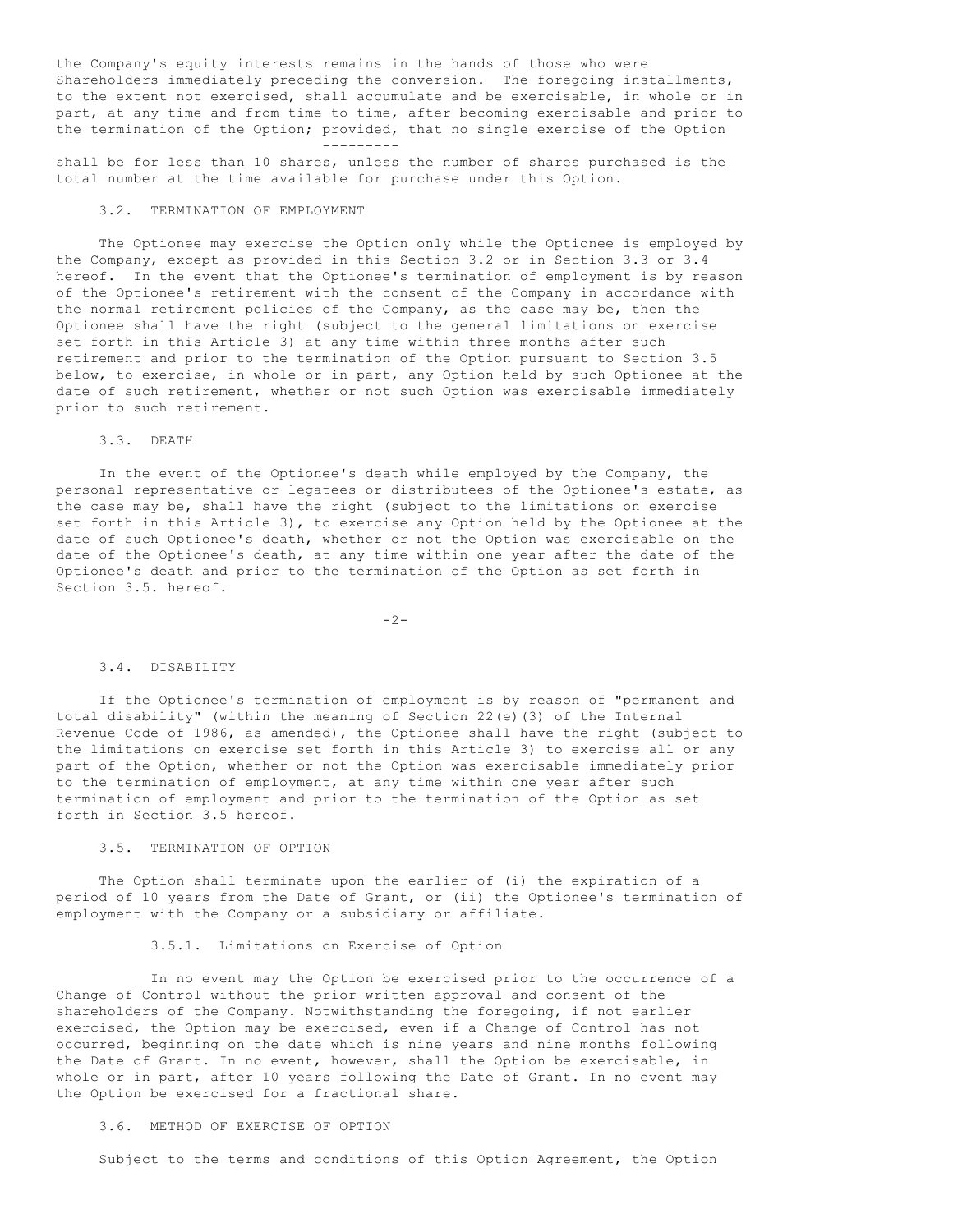may be exercised by delivering written notice of exercise to the Company, at its principal office, addressed to the attention of the President, which notice shall specify the number of shares for which the Option is being exercised, and shall be accompanied by payment in full of the Option Price of the shares for which the Option is being exercised. Payment of the Option Price for the Option Shares purchased pursuant to the exercise of the Option shall be made in whole or in part either: (i) in cash or by check payable to the order of the Company; (ii) to the extent permitted by applicable law and agreed to by the Company, by the delivery to the Company of a promissory note of the person exercising the Option, in which such person promises to pay the Option Price to the Company on such terms (including, without limitation, payment of interest) as shall be agreed to by the Company; (iii) to the extent permitted by applicable law through the tender to the Company of shares of the Company previously acquired by the Optionee and held for a period of at least six months, which shares shall be valued, for purposes of determining the extent to which the Option Price has been paid thereby, at their fair market value (determined by the Board of Directors of the Company) on the date of exercise; or (iv) by a combination of the foregoing methods. If the person exercising the Option is not the Optionee, such person shall also deliver with the notice of exercise appropriate proof of his or her right to exercise the Option. An attempt to exercise the Option

-3-

granted hereunder other than as set forth above shall be invalid and of no force and effect. Promptly after exercise of the Option as provided above, the Company shall deliver to the person exercising the Option a certificate or certificates for the Option Shares being purchased. Upon acceptance of payment of the Option Price by the Company, Optionee shall execute the Operating Agreement of the Company then in effect (the "Operating Agreement") and shall become subject to all of the rights, restrictions and limitations of a shareholder of the Company.

#### 4. TRANSFERABILITY

# 4.1. TRANSFERABILITY OF OPTIONS

 During the lifetime of an Optionee, only such Optionee (or, in the event of legal incapacity or incompetency, the Optionee's guardian or legal representative) may exercise the Option. No Option shall be assignable or transferable by the Optionee to whom it is granted, other than by will or the laws of descent and distribution.

# 4.2. TRANSFERABILITY OF OPTION SHARES

 An Optionee (or any other person who is entitled to exercise an Option pursuant to the terms of this Agreement) shall not sell, pledge, assign, give or otherwise transfer or dispose of any Options Shares except in accordance with the provisions of the Operating Agreement.

# 4.3. PUBLICLY TRADED SHARES

 If the Shares become listed on an established national or regional exchange or are admitted to quotation on the National Association of Securities Dealers Automated Quotation System, or are publicly traded in an established securities market, the foregoing restrictions of this Section 4 shall terminate as of the first date that the Shares are so listed, quoted or publicly traded.

### 4.4. LEGEND DESCRIBING RESTRICTIONS AND OBLIGATIONS

 The Board may cause a legend to be placed prominently on certificates representing Shares issued pursuant to this Option Agreement in order to give notice of the transferability restrictions and obligations imposed by this Section 4.

### 5. RIGHTS AS SHAREHOLDER

 Neither the Optionee nor any executor, administrator, distributee or legatee of the Optionee's estate shall be, or have any of the rights or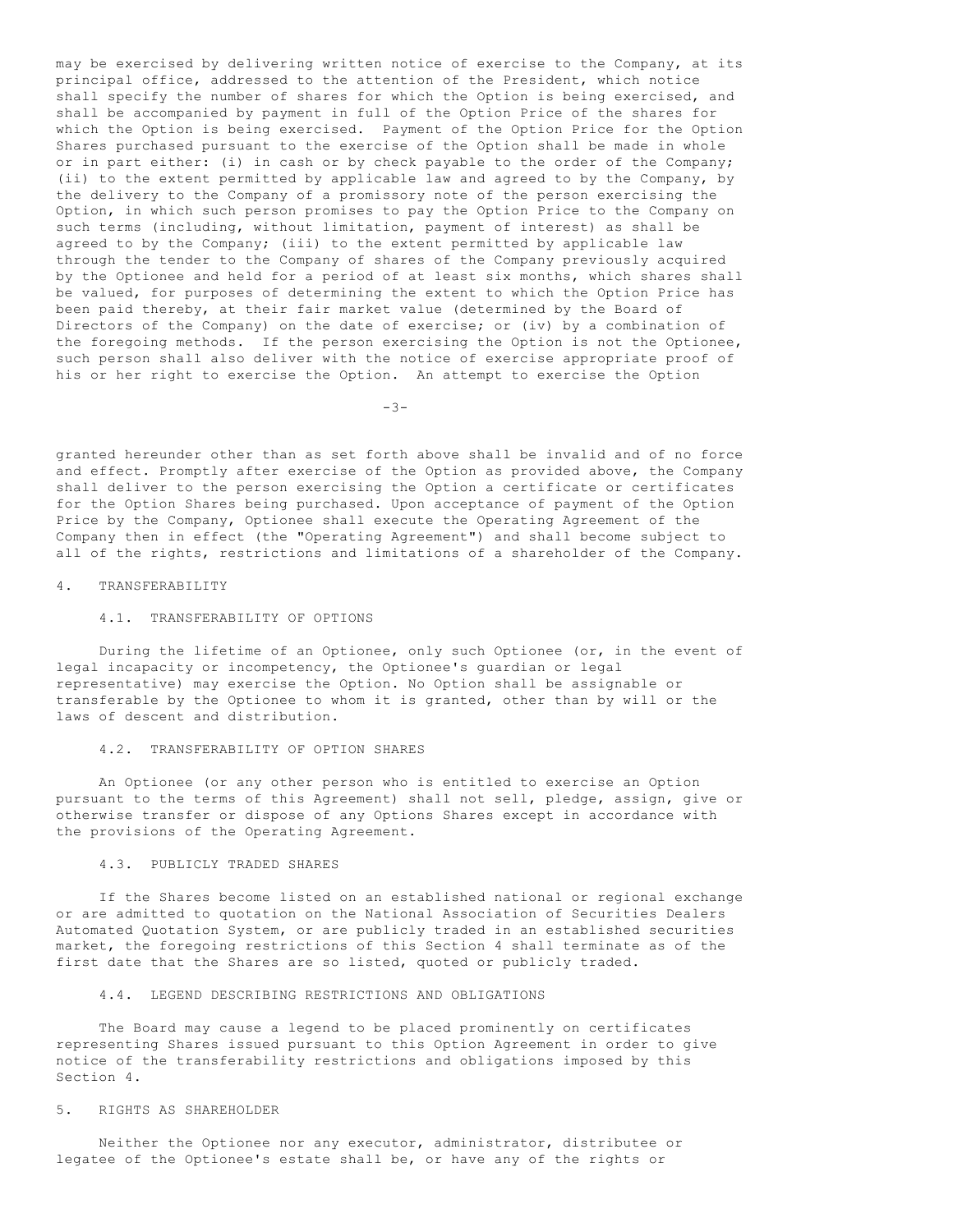privileges of, a shareholder of the Company in respect of any Option Shares issuable hereunder unless and until such shares have been fully paid and certificates representing such shares have been endorsed, transferred and delivered, and the name of the Optionee (or of such personal representative, administrator, distributee or legatee of the Optionee's estate) has been entered as the shareholder of record on the books of the Company.

 $-4-$ 

# 6. WITHHOLDING OF TAXES

 The parties hereto recognize that the Company may be obligated to withhold federal and local income taxes and Social Security taxes to the extent that the Optionee realizes ordinary income in connection with the exercise of the Option or in connection with a disposition of any Option Shares acquired by exercise of the Option. The Optionee agrees that the Company may withhold amounts needed to cover such taxes from payments otherwise due and owing to the Optionee, and also agrees that upon demand the Optionee will promptly pay to the Company any additional amounts as may be necessary to satisfy such withholding tax obligation. Such payment shall be made in cash or by certified check payable to the order of the Company, or, at the discretion of the Company, may be made by withholding Option Shares upon exercise sufficient to cover the tax liability.

# 7. DISCLAIMER OF RIGHTS

 No provision in this Option Agreement shall be construed to confer upon the Optionee the right to be employed by the Company or any subsidiary or affiliate, or to interfere in any way with the right and authority of the Company or any subsidiary or affiliate either to increase or decrease the compensation of the Optionee at any time, or to terminate any employment or other relationship between the Optionee and the Company or any subsidiary or affiliate.

#### 8. INTERPRETATION OF THIS OPTION AGREEMENT

 All decisions and interpretations made by the Board of Directors of the Company with respect to any issue of interpretation of this Option Agreement shall be binding and conclusive on the Company and the Optionee and any other person entitled to exercise the Option as provided for herein.

# 9. GOVERNING LAW

 This Option Agreement shall be governed by the laws of the State of Georgia.

# 10. BINDING EFFECT

 Subject to all restrictions provided for in this Option Agreement and by applicable law relating to assignment and transfer of this Option Agreement and the Option provided for herein, this Option Agreement shall be binding upon and inure to the benefit of the parties hereto and their respective heirs, executors, administrators, successors, and assigns.

 $-5-$ 

#### 11. NOTICE

 Any notice hereunder by the Optionee to the Company shall be in writing and shall be deemed duly given if mailed or delivered to the Company at its principal office, addressed to the attention of the President, or if so mailed or delivered to such other address as the Company may hereafter designate by notice to the Optionee. Any notice hereunder by the Company to the Optionee shall be in writing and shall be deemed duly given if mailed or delivered to the Optionee at the address specified below by the Optionee for such purpose, or if so mailed or delivered to such other address as the Optionee may hereafter designate by written notice given to the Company.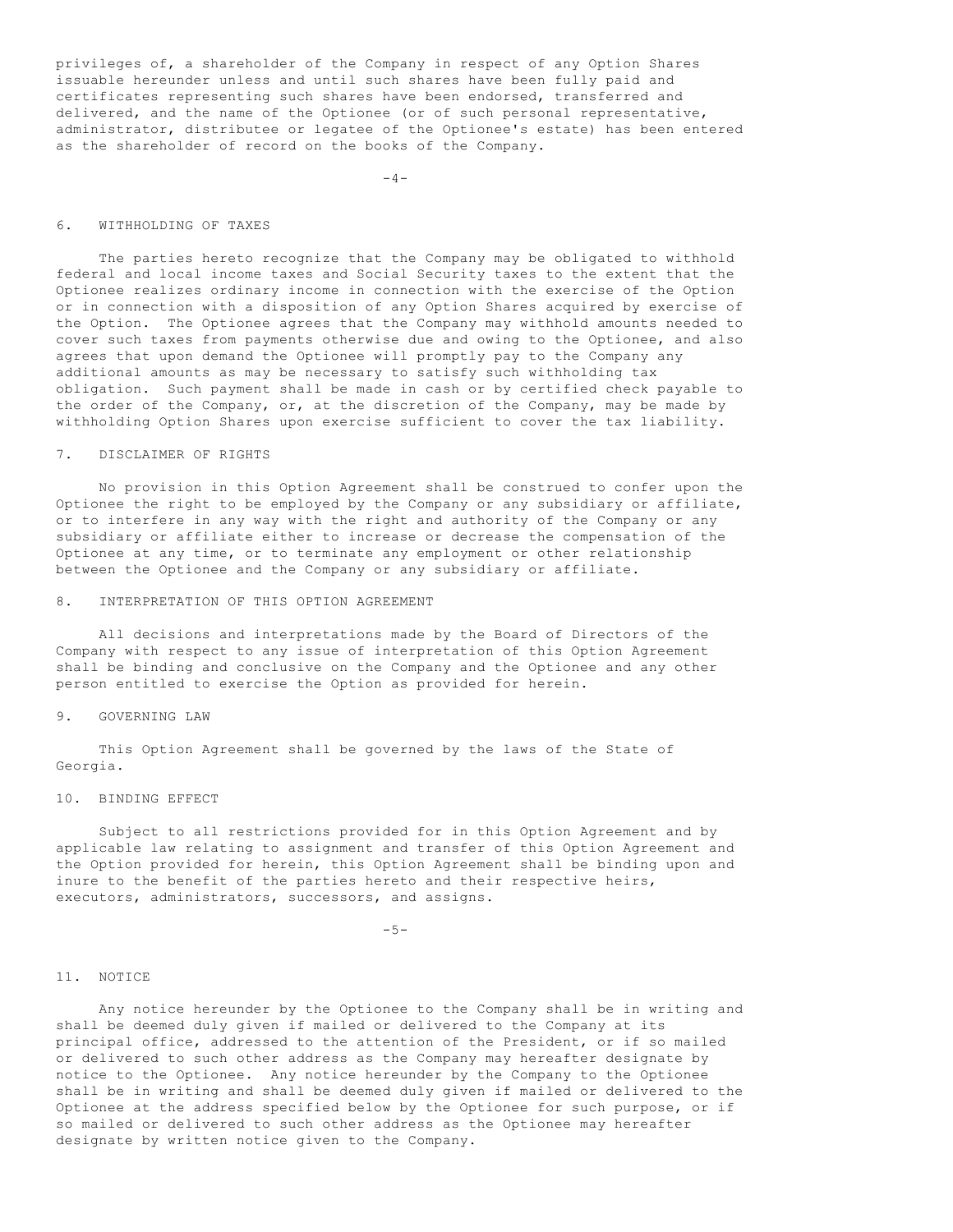### 12. ENTIRE AGREEMENT

------------------

 This Option Agreement constitutes the entire agreement and supersedes all prior understandings and agreements, written or oral, of the parties hereto with respect to the subject matter hereof, including the Prior Option. Neither this Option Agreement nor any term hereof may be amended, waived, discharged or terminated except by a written instrument signed by the Company and the Optionee; provided, however, that the Company unilaterally may waive any

provision hereof in writing to the extent that such waiver does not adversely affect the interests of the Optionee hereunder, but no such waiver shall operate as or be construed to be a subsequent waiver of the same provision or a waiver of any other provision hereof.

 IN WITNESS WHEREOF, the parties hereto have duly executed this Option Agreement, or caused this Option Agreement to be duly executed on their behalf, as of the day and year first above written.

OPTIONEE: MANHATTAN ASSOCIATES, LLC

| /s/ Suryaprakash Singapur | Bv: | /s/ Alan J. Dabbiere |
|---------------------------|-----|----------------------|
| Suryaprakash Singapur     |     | Title: President     |
|                           |     |                      |

 $-6-$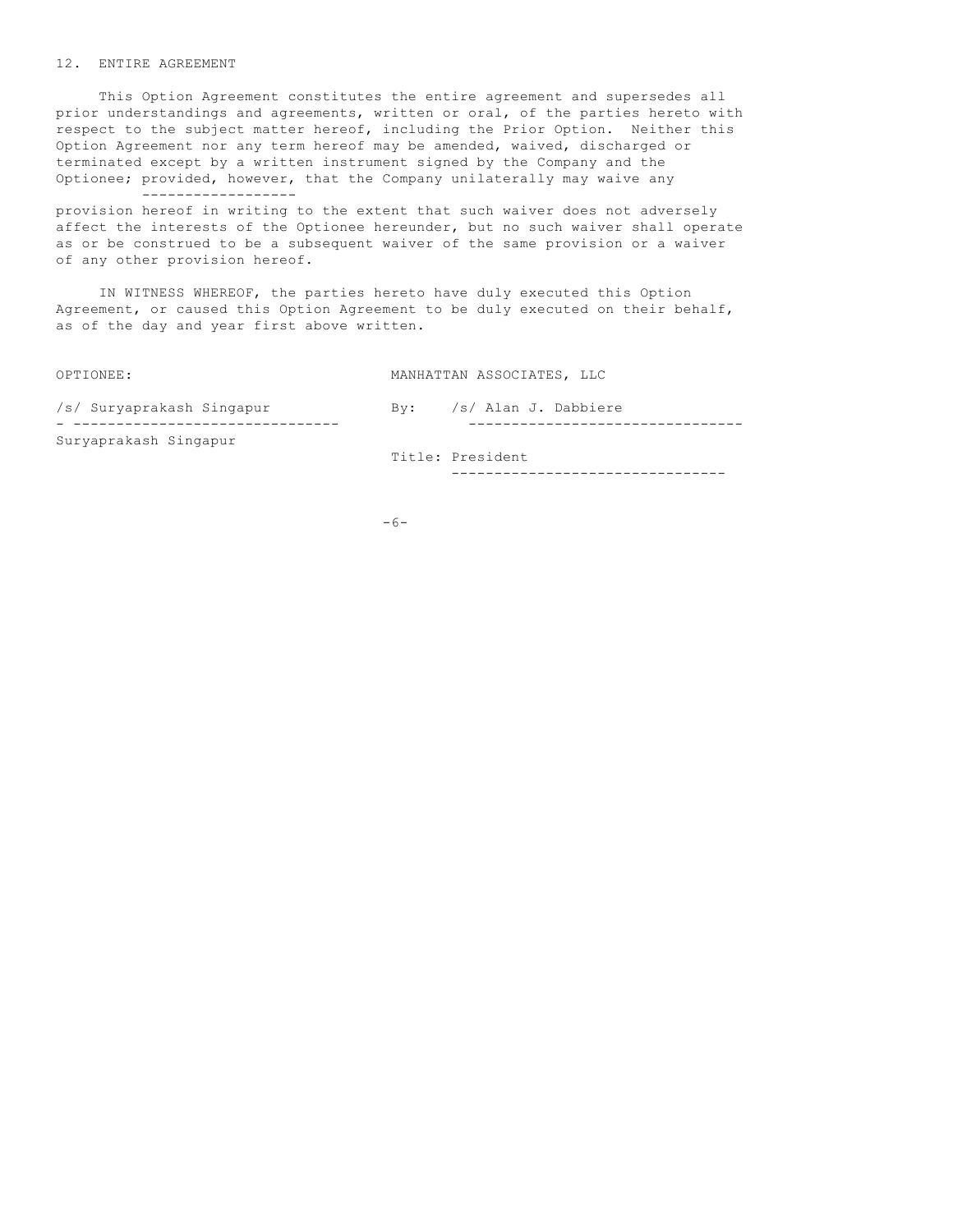EXHIBIT 10.5

#### MANHATTAN ASSOCIATES, LLC

#### SHARE OPTION AGREEMENT

 This Share Option Agreement (the "Option Agreement") is made as of July 1, 1997, by and between MANHATTAN ASSOCIATES, LLC, a Georgia limited liability company (the "Company"), and J. PAUL FURBISH, JR., an individual employed by the Company (the "Optionee").

# W I T N E S S E T H:

 WHEREAS, on August 19, 1996, the Company issued to Optionee an option to purchase 5,620 shares of the Company (the "Prior Option") at a purchase price of \$12.69 per share; and

 WHEREAS, the capitalization of the Company has recently been changed, so that the 875,000 issued and outstanding shares of the Company were converted into 10,000,002 shares through a share dividend, and the numbers of both the issued and authorized but unissued shares were therefore increased; and

 WHEREAS, the Company desires to execute with the Optionee a new share option agreement in order to adjust the number of shares and the exercise price, taking into account the changes in capitalization, so that Optionee shall continue to have rights equivalent to those under the Prior Option;

 NOW, THEREFORE, in consideration of the mutual promises and covenants contained herein, the parties hereto do hereby agree as follows:

# 1. GRANT OF OPTION

 The Company hereby grants to the Optionee the right and option (the "Option") to purchase from the Company, on the terms and subject to the conditions set forth in this Agreement, sixty-four thousand two hundred twentynine (64,229) shares of the Company (the "Option Shares"). The date of grant of this Option shall be July 1, 1997 ("Date of Grant").

### 2. PRICE

 The purchase price (the "Option Price") for the Option Shares subject to the Option granted by this Option Agreement is \$1.11 per share.

#### 3. EXERCISE OF OPTION

 The Option granted pursuant to this Option Agreement shall be subject to vesting and exercise as follows:

3.1. VESTING AND TIME OF EXERCISE OF OPTION.

 The Option shall vest as to one fourth (1/4) of the Option Shares on December 31, 1997. The Option shall vest as to an additional one fourth of the Option Shares on December 31, 1998, December 31, 1999, December 31, 2000, respectively. Except as provided in Section 3.5.1 below, the Option shall not become exercisable until a Change in Control. For purposes of this Agreement, a Change of Control shall mean a sale or transfer (other than as security for the Company's obligations) of title to all of the computer software as well as the other material assets of the Company having a combined value of more than ninety percent (90%) of the total value of all the assets of the Company, as determined on the date of sale or transfer. A Change of Control shall not be deemed to occur merely upon the conversion of the Company to a corporation or other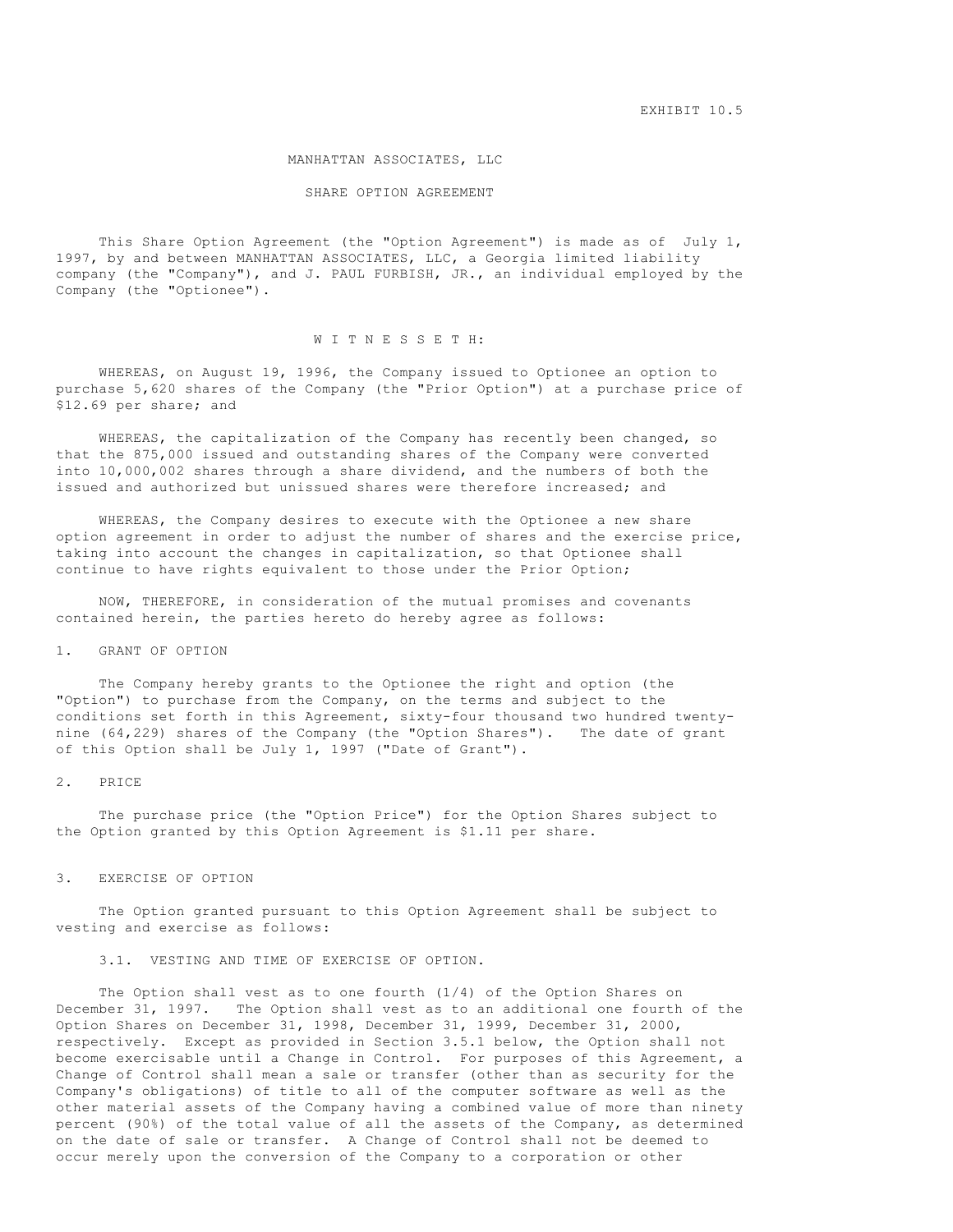entity, whether by contribution of the Company's assets, merger or otherwise, if upon the conversion the ownership of the Company's equity interests remains in the hands of those who were Shareholders immediately preceding the conversion. The foregoing installments, to the extent not exercised, shall accumulate and be exercisable, in whole or in part, at any time and from time to time, after becoming exercisable and prior to the termination of the Option; provided, that ----------

no single exercise of the Option shall be for less than 10 shares, unless the number of shares purchased is the total number at the time available for purchase under this Option.

# 3.2. TERMINATION OF EMPLOYMENT

 The Optionee may exercise the Option only while the Optionee is employed by the Company, except as provided in this Section 3.2 or in Section 3.3 or 3.4 hereof. In the event that the Optionee's termination of employment is by reason of the Optionee's retirement with the consent of the Company in accordance with the normal retirement policies of the Company, then the Optionee shall have the right (subject to the general limitations on exercise set forth in this Article 3) at any time within three months after such retirement and prior to the termination of the Option pursuant to Section 3.5 below, to exercise, in whole or in part, any Option held by such Optionee at the date of such retirement, whether or not such Option was exercisable immediately prior to such retirement.

### 3.3. DEATH

 In the event of the Optionee's death while employed by the Company, the personal representative or legatees or distributees of the Optionee's estate, as the case may be, shall have the right (subject to the limitations on exercise set forth in this Article 3), to exercise any Option held by the Optionee at the date of such Optionee's death, whether or not the Option was exercisable on the date of the Optionee's death, at any time within one year after the date of the Optionee's death and prior to the termination of the Option as set forth in Section 3.5. hereof.

 $-2-$ 

#### 3.4. DISABILITY

 If the Optionee's termination of employment is by reason of "permanent and total disability" (within the meaning of Section 22(e)(3) of the Internal Revenue Code of 1986, as amended), the Optionee shall have the right (subject to the limitations on exercise set forth in this Article 3) to exercise all or any part of the Option, whether or not the Option was exercisable immediately prior to the termination of employment, at any time within one year after such termination of employment and prior to the termination of the Option as set forth in Section 3.5 hereof.

# 3.5. TERMINATION OF OPTION

 The Option shall terminate upon the earlier of (i) the expiration of a period of 10 years from the Date of Grant, or (ii) the Optionee's termination of employment with the Company.

# 3.5.1. LIMITATIONS ON EXERCISE OF OPTION

 In no event may the Option be exercised prior to the occurrence of a Change in Control without the prior written approval and consent of the shareholders of the Company. Notwithstanding the foregoing, if not earlier exercised, the Option may be exercised, even if a Change in Control has not occurred, beginning on the date which is nine years and nine months following the Date of Grant. In no event, however, shall the Option be exercisable, in whole or in part, after 10 years following the Date of Grant. In no event may the Option be exercised for a fractional share.

# 3.6. METHOD OF EXERCISE OF OPTION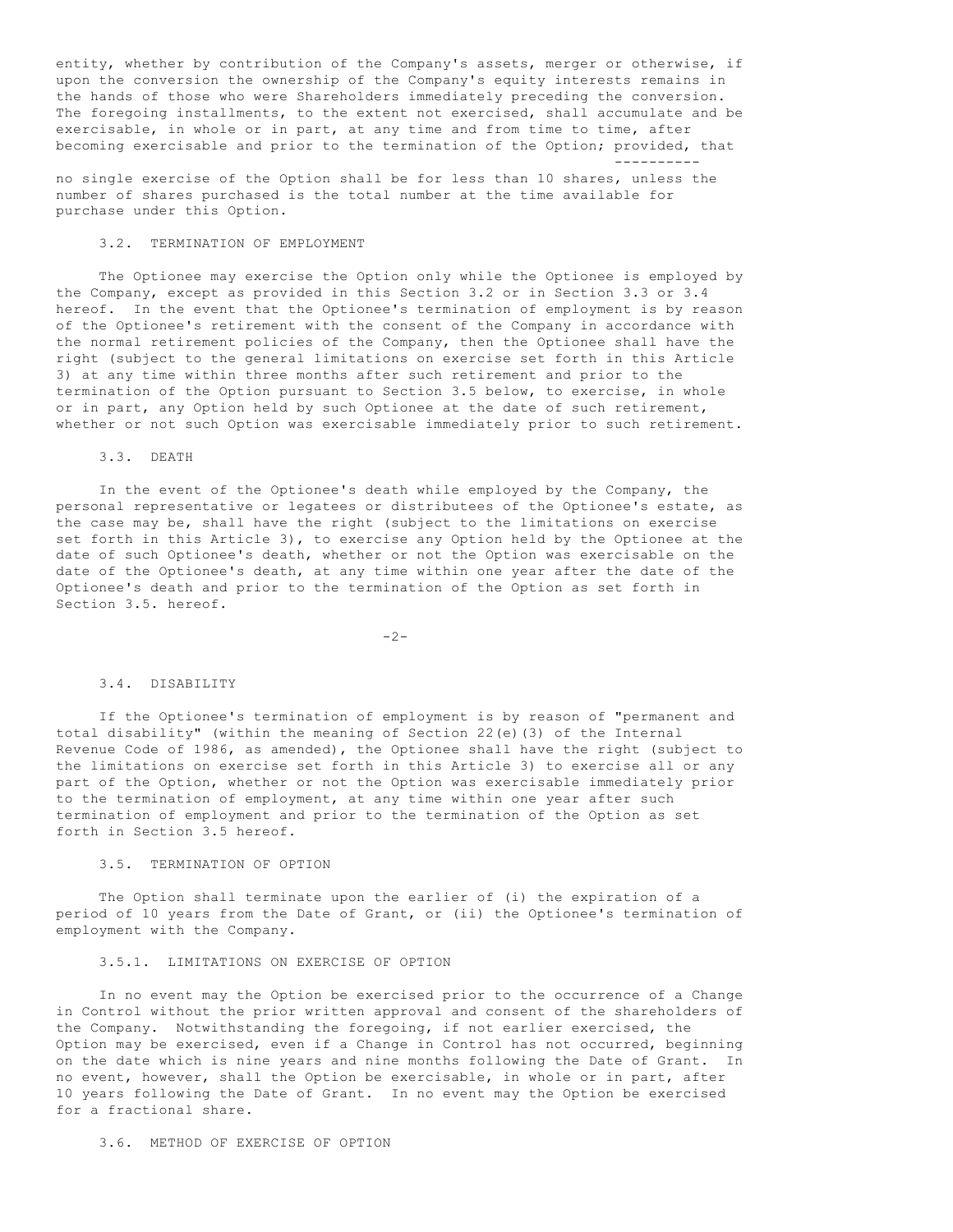Subject to the terms and conditions of this Option Agreement, the Option may be exercised by delivering written notice of exercise to the Company, at its principal office, addressed to the attention of the President, which notice shall specify the number of shares for which the Option is being exercised, and shall be accompanied by payment in full of the Option Price of the shares for which the Option is being exercised. Payment of the Option Price for the Option Shares purchased pursuant to the exercise of the Option shall be made in whole or in part either: (i) in cash or by check payable to the order of the Company; (ii) to the extent permitted by applicable law and agreed to by the Company, by the delivery to the Company of a promissory note of the person exercising the Option, in which such person promises to pay the Option Price to the Company on such terms (including, without limitation, payment of interest) as shall be agreed to by the Company; (iii) to the extent permitted by applicable law through the tender to the Company of shares of the Company previously acquired by the Optionee and held for a period of at least six months, which shares shall be valued, for purposes of determining the extent to which the Option Price has been paid thereby, at their fair market value (determined by the Board of Directors of the Company) on the date of exercise; or (iv) by a combination of the foregoing methods. If the person exercising the Option is not the Optionee, such person shall also deliver with the notice of exercise appropriate proof of his or her right to exercise the Option. An attempt to exercise the Option granted hereunder other than as set forth above shall

-3-

be invalid and of no force and effect. Promptly after exercise of the Option as provided above, the Company shall deliver to the person exercising the Option a certificate or certificates for the Option Shares being purchased. Upon acceptance of payment of the Option Price by the Company, Optionee shall execute the Operating Agreement of the Company then in effect (the "Operating Agreement") and shall become subject to all of the rights, restrictions and limitations of a shareholder of the Company.

### 4. TRANSFERABILITY

# 4.1. TRANSFERABILITY OF OPTIONS

 During the lifetime of an Optionee, only such Optionee (or, in the event of legal incapacity or incompetency, the Optionee's guardian or legal representative) may exercise the Option. No Option shall be assignable or transferable by the Optionee to whom it is granted, other than by will or the laws of descent and distribution.

### 4.2. TRANSFERABILITY OF OPTION SHARES

 An Optionee (or any other person who is entitled to exercise an Option pursuant to the terms of this Agreement) shall not sell, pledge, assign, give or otherwise transfer or dispose of any Option Shares except in accordance with the provisions of the Operating Agreement.

### 4.3. PUBLICLY TRADED SHARES

 If the Shares become listed on an established national or regional exchange or are admitted to quotation on the National Association of Securities Dealers Automated Quotation System, or are publicly traded in an established securities market, the foregoing restrictions of this Section 4 shall terminate as of the first date that the Shares are so listed, quoted or publicly traded.

# 4.4. LEGEND DESCRIBING RESTRICTIONS AND OBLIGATIONS

 The Board may cause a legend to be placed prominently on certificates representing Shares issued pursuant to this Option Agreement in order to give notice of the transferability restrictions and obligations imposed by this Section 4.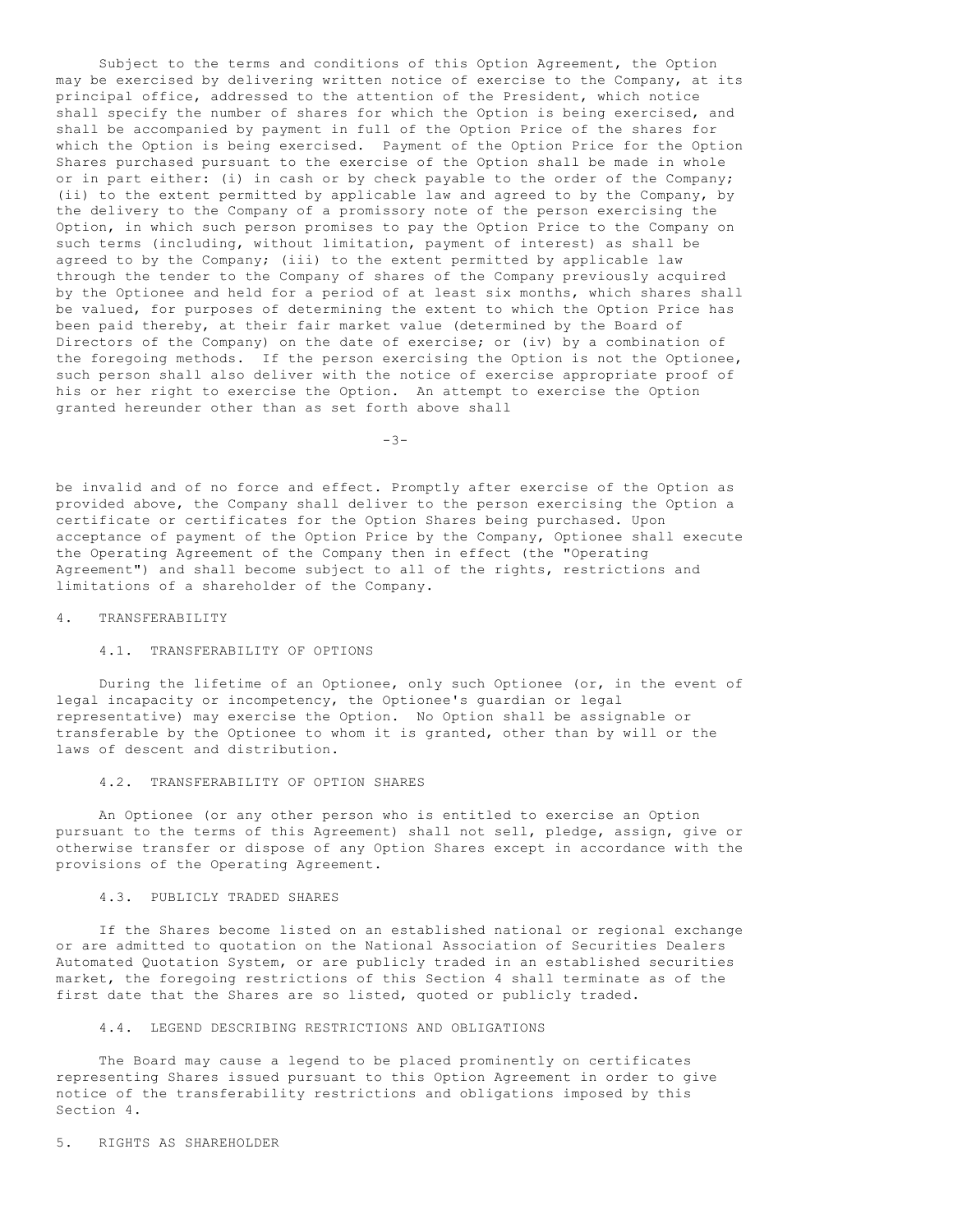Neither the Optionee nor any executor, administrator, distributee or legatee of the Optionee's estate shall be, or have any of the rights or privileges of, a shareholder of the Company in respect of any Option Shares issuable hereunder unless and until such shares have been fully paid and certificates representing such shares have been endorsed, transferred and delivered, and the name of the Optionee (or of such personal representative, administrator, distributee or legatee of the Optionee's estate) has been entered as the shareholder of record on the books of the Company.

 $-4-$ 

#### 6. WITHHOLDING OF TAXES

 The parties hereto recognize that the Company may be obligated to withhold federal and local income taxes and Social Security taxes to the extent that the Optionee realizes ordinary income in connection with the exercise of the Option or in connection with a disposition of any Option Shares acquired by exercise of the Option. The Optionee agrees that the Company may withhold amounts needed to cover such taxes from payments otherwise due and owing to the Optionee, and also agrees that upon demand the Optionee will promptly pay to the Company any additional amounts as may be necessary to satisfy such withholding tax obligation. Such payment shall be made in cash or by certified check payable to the order of the Company, or, at the discretion of the Company, may be made by withholding Option Shares upon exercise sufficient to cover the tax liability.

# 7. DISCLAIMER OF RIGHTS

 No provision in this Option Agreement shall be construed to confer upon the Optionee the right to be employed by the Company, or to interfere in any way with the right and authority of the Company either to increase or decrease the compensation of the Optionee at any time, or to terminate any employment or other relationship between the Optionee and the Company.

# 8. INTERPRETATION OF THIS OPTION AGREEMENT

 All decisions and interpretations made by the Board of Directors of the Company with respect to any issue of interpretation of this Option Agreement shall be binding and conclusive on the Company and the Optionee and any other person entitled to exercise the Option as provided for herein.

### 9. GOVERNING LAW

 This Option Agreement shall be governed by the laws of the State of Georgia.

# 10. BINDING EFFECT

 Subject to all restrictions provided for in this Option Agreement and by applicable law relating to assignment and transfer of this Option Agreement and the Option provided for herein, this Option Agreement shall be binding upon and inure to the benefit of the parties hereto and their respective heirs, executors, administrators, successors, and assigns.

#### 11. NOTICE

 Any notice hereunder by the Optionee to the Company shall be in writing and shall be deemed duly given if mailed or delivered to the Company at its principal office, addressed to the attention of the President, or if so mailed or delivered to such other address as the Company may hereafter designate by notice to the Optionee. Any notice hereunder by the Company to the Optionee shall be in writing and shall be deemed duly given if mailed or delivered to the

 $-5-$ 

Optionee at the address specified below by the Optionee for such purpose, or if so mailed or delivered to such other address as the Optionee may hereafter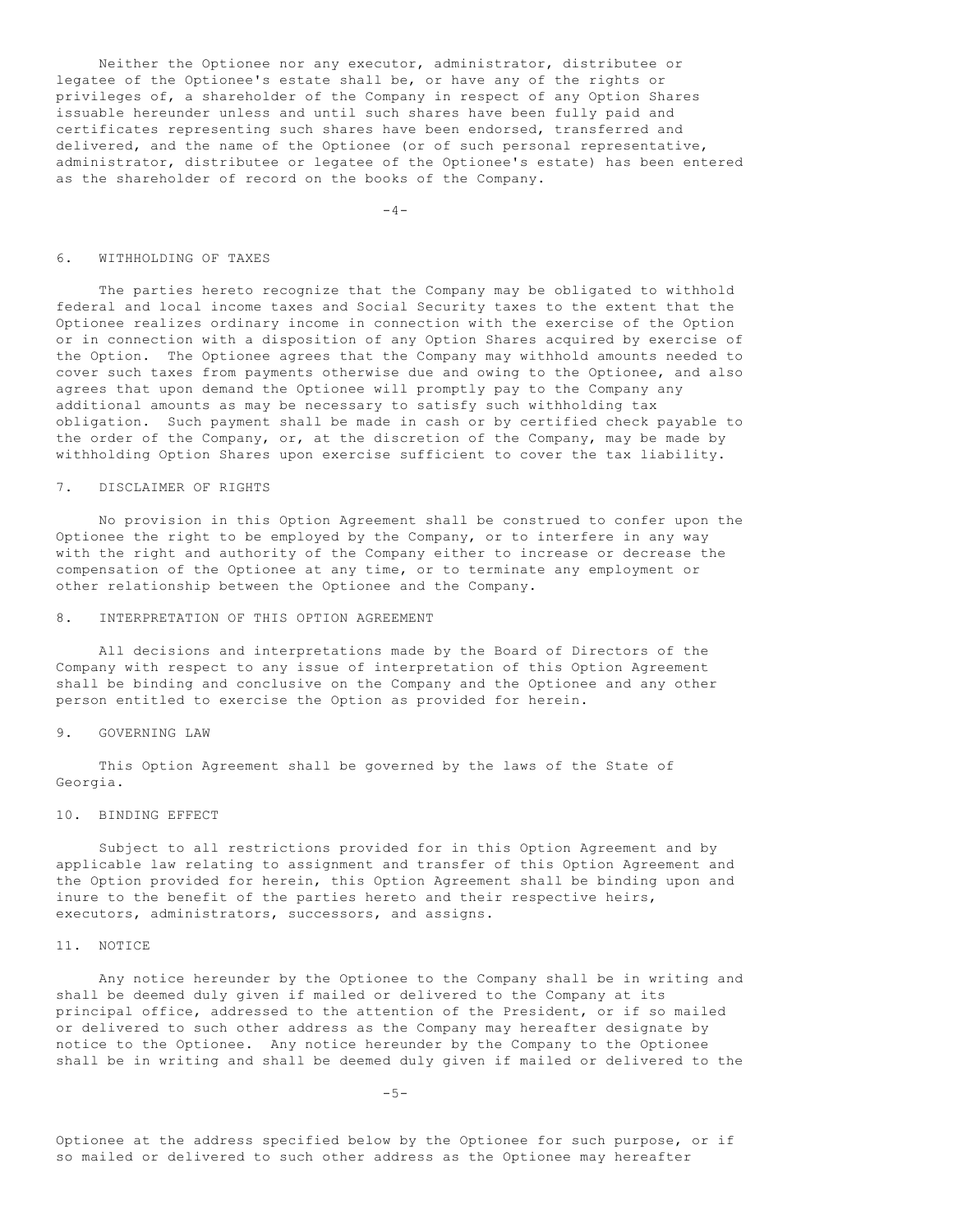designate by written notice given to the Company.

# 12. ENTIRE AGREEMENT

 This Option Agreement constitutes the entire agreement and supersedes all prior understandings and agreements, written or oral, of the parties hereto with respect to the subject matter hereof, including the Prior Option. Neither this Option Agreement nor any term hereof may be amended, waived, discharged or terminated except by a written instrument signed by the Company and the Optionee; provided, however, that the Company unilaterally may waive any ------------------

provision hereof in writing to the extent that such waiver does not adversely affect the interests of the Optionee hereunder, but no such waiver shall operate as or be construed to be a subsequent waiver of the same provision or a waiver of any other provision hereof.

 IN WITNESS WHEREOF, the parties hereto have duly executed this Option Agreement, or caused this Option Agreement to be duly executed on their behalf, as of the day and year first above written.

OPTIONEE: MANHATTAN ASSOCIATES, LLC

|  | /s/ J. Paul Furbish, Jr |  |  |  | By: /s/ Alan J. Dabbiere |
|--|-------------------------|--|--|--|--------------------------|
|  |                         |  |  |  |                          |
|  | J. PAUL FURBISH, JR.    |  |  |  |                          |

 Title: President ---------------------------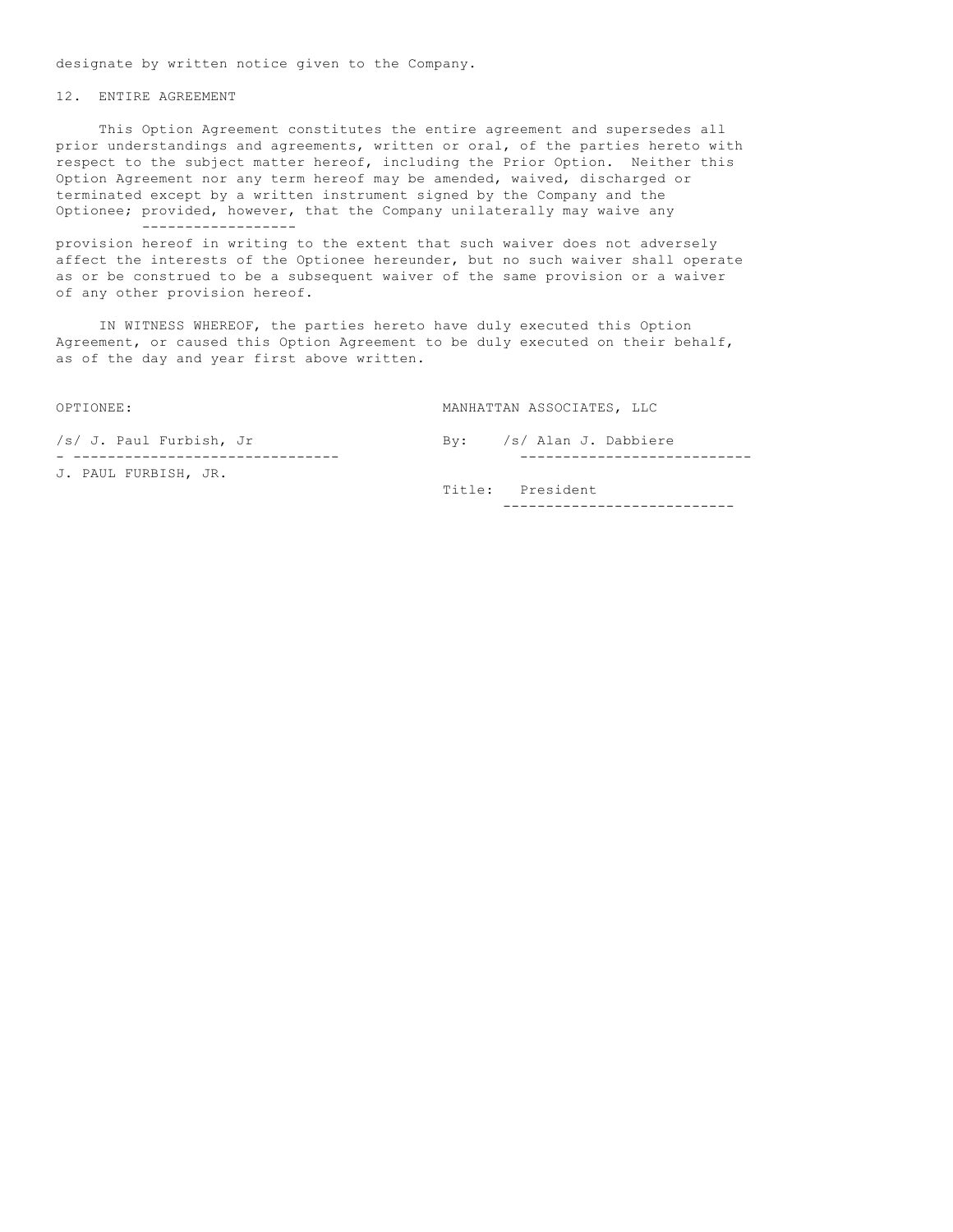EXHIBIT 10.6

#### MANHATTAN ASSOCIATES, LLC

# SHARE OPTION AGREEMENT

 This Share Option Agreement (the "Option Agreement") is made as of February 16, 1998, by and between MANHATTAN ASSOCIATES, LLC, a Georgia limited liability company (the "Company"), and DANIEL BASMAJIAN, SR., an individual employed by the Company (the "Optionee").

# W I T N E S S E T H:

--------------------

 WHEREAS, in connection with the acquisition of Performance Analysis Corporation ("PAC") as a wholly-owned subsidiary of the Company and the employment of Optionee as President of PAC, the Company has agreed to issue to Optionee an option to purchase 34,000 shares of the Company at a purchase price of \$20.00 per share; and

 WHEREAS, the parties desire to execute this Option Agreement to confirm the terms and conditions of said option;

 NOW, THEREFORE, in consideration of the mutual promises and covenants contained herein, and for other valuable consideration, the receipt of which is hereby acknowledged by the Company, the parties hereto do hereby agree as follows:

# 1. GRANT OF OPTION

 The Company hereby grants to Optionee the right and option (the "Option") to purchase from the Company, on the terms and subject to the conditions set forth in this Agreement, thirty-four thousand (34,000) shares of the Company (the "Option Shares"), subject to adjustment pursuant to Section 5 hereof. The Option Shares shall be of the same class as shares issued pursuant to any options granted to Alan J. Dabbiere. The date of grant of this Option shall be February 16, 1998 ("Date of Grant").

# 2. PRICE

 The purchase price (the "Option Price") for the Option Shares subject to the Option granted by this Option Agreement shall be \$20.00 per share.

3. EXERCISE OF OPTION

 The Option granted pursuant to this Option Agreement shall be subject to vesting and exercise as follows:

# 3.1 VESTING AND TIME OF EXERCISE OF OPTION.

 The Option shall vest as to 8,500 of the Option Shares on February 16, 1999. The Option shall vest as to 8,500 of the Option Shares each on February 16, 2000, February 16, 2001, and February 16, 2002, respectively. Except as provided in Section 3.5.1 below, the Option shall not become exercisable until an Exercise Event. An Option shall be exercisable only upon the occurrence of an Exercise Event, which shall be the earliest to occur of the following: (1) a Change in Control, at which time all outstanding and unexercised Options shall be deemed to be fully vested; (2) the date which is nine (9) years and six (6) months following the date of the grant of the Option; or (3) to the extent vested, upon the occurrence of an Initial Public Offering or whenever more than fifty percent (50%) of the issued and outstanding Shares are acquired by persons who are not Shareholders or Affiliates in a single transaction or series of transactions occurring over a period of thirty (30) consecutive days Change in Control.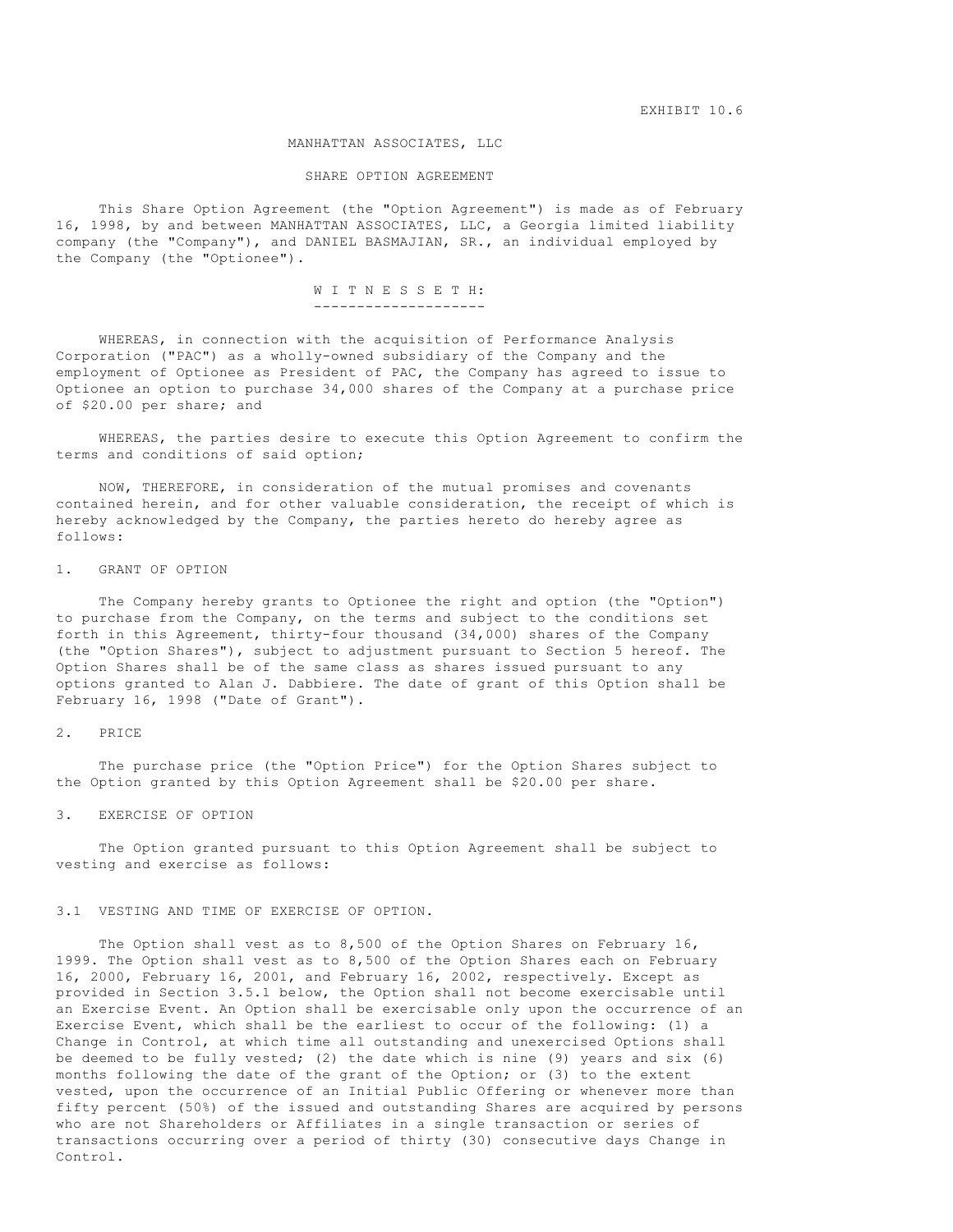For purposes of this Agreement, a Change of Control shall mean a sale or transfer (other than as security for the Company's obligations) of title to all of the computer software as well as the other material assets of the Company having a combined value of more than ninety percent (90%) of the total value of all the assets of the Company, as determined on the date of sale or transfer. A Change of Control shall not be deemed to occur merely upon the conversion of the Company to a corporation or other entity, whether by contribution of the Company's assets, merger or otherwise, if upon the conversion the ownership of the Company's equity interests remains in the hands of those who were shareholders of the Company immediately preceding the conversion.

 Initial Public Offering means the closing of the first underwritten firm commitment offering of Shares following the declaration of effectiveness of a registration statement for such Shares by the Securities and Exchange Commission under the Securities Act of 1933, as amended (excluding any registration statement solely covering an employee benefit plan or corporate reorganization).

 Affiliate means a person or entity that, directly or indirectly, through one or more intermediaries, controls, or is controlled by, or is under common control with, the Company.

 Share means an ownership interest in the Company which serves as a basis for determining a Shareholder's share of the net profits and losses, distributions of the Company's assets, and voting rights of Shareholders, or, if the Company is restructured or recapitalized as a corporation, a share of the common stock of the Company. Shareholder means an owner of Shares.

 The foregoing, installments, to the extent not exercised, shall accumulate and be exercisable, in whole or in part, at any time and from time to time, after becoming exercisable and prior to the termination of the Option; provided, --------

that no single exercise of the Option shall be for less than 10 shares, unless the number of shares purchased is the total number at that time available for purchase under this Option.

 $-2-$ 

#### 3.2. TERMINATION OF OPTION

 Except as otherwise provided in Section 3.3, 3.4 and 3.5 below, this Option shall terminate and be o no further force and effect immediately upon the earlier of (i) the expiration of a period of 10 years from the Date of Grant, or (ii) the termination of Optionee's employment with PAC, Company or any successor entity.

# 3.3. DEATH

 In the event of Optionee's death while employed by the Company, this Option shall become fully vested effective as of the date of Optionee's death, and the personal representatives or legatees or distributees of Optionee's estate, as the case may be, shall have the right (subject to the general limitations on exercise set forth in this Article 3) to exercise this Option to the extent held by Optionee on the date of such Optionee's death, at any time within on year after the date of Optionee's death and prior to the termination of the Option pursuant to Section 3.2(i) above.

# 3.4. DISABILITY

 If Optionee's termination of employment is by reason of permanent and total disability as defined in the Employment Agreement executed among the Company, PAC and Optionee of even date herewith (the "Employment Agreement"), this Option shall become fully vested effective as of the date of disability, and Optionee shall have the right (subject to the general limitations on exercise set forth in this Article 3) to exercise all or any part of the Option, at any time within one year after such termination of employment and prior to the termination of the Option pursuant to Section 3.2(i) above.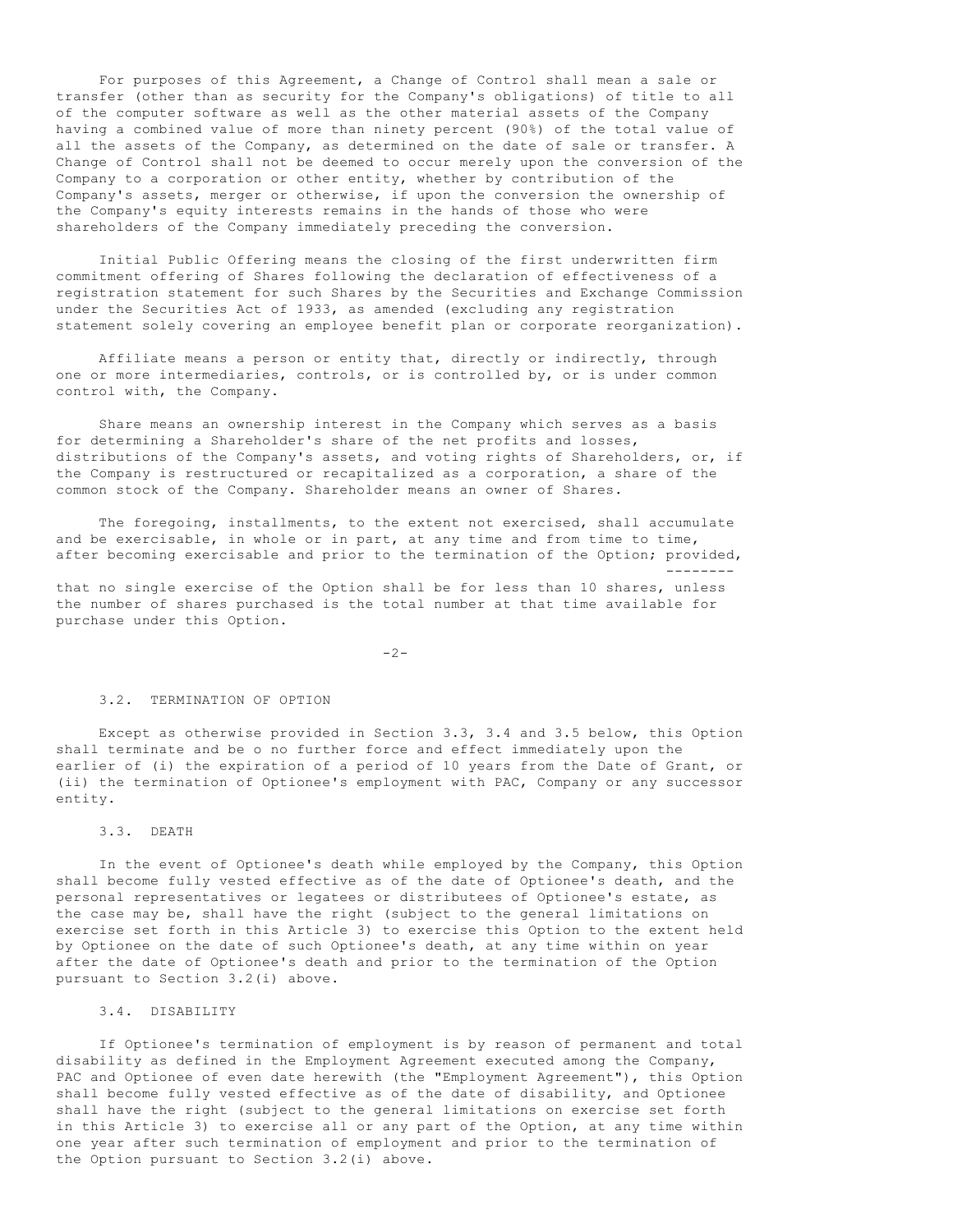# 3.5. TERMINATION OF EMPLOYMENT BY PAC

 Notwithstanding anything herein to the contrary, if Optionee's employment by PAC is terminated by PAC or the Company and such termination is not for Good Cause, this Option (a) shall not terminate pursuant to Section 3.2(iii) hereof, and (b) shall become fully vested effective on the date of termination of employment. Good Cause shall mean the following: (i) Optionee's willful and material breach of the Employment Agreement or any subsequently executed written employment agreement by and between PAC and Optionee by act or omission or misconduct which materially and adversely affects the reputation or operations of PAC or the Company continuing for ten days after Optionee's receipt of written notice of need to cure; (ii) Optionee's willful dishonesty or fraud with respect to the business or affairs of PAC or Company which materially and adversely affects the operations or reputation of PAC or the Company; (iii) Optionee's conviction of a felony; or (iv) chronic alcohol abuse or illegal drug abuse by Optionee during the performance of his duties.

### 3.5.1. LIMITATIONS ON EXERCISE OF OPTION

 In no event may the Option be exercised prior to the occurrence of an Exercise Event without the prior written approval and consent of the shareholders of the Company. Notwithstanding the foregoing, if not earlier exercised, the Option may be exercised, even if an

-3-

Exercise Event has not occurred, beginning on the date which is nine (9) years and six (6) months following the Date of Grant. In no event, however, shall the Option be exercisable, in whole or in part, following the termination of the Option pursuant to Section 3.2 hereof. In no event may the Option be exercised for a fractional share.

# 3.6. METHOD OF EXERCISE OF OPTION

 Subject to the terms and conditions of this Option Agreement, the Option may be exercised by delivering written notice of exercise to the Company, at its principal office, addressed to the attention of the President, which notice shall specify the number of shares for which the Option is being exercised, and shall be accompanied by payment in full of the Option Price of the shares for which the Option is being exercised. Payment of the Option Price for the Option Shares purchased pursuant to the exercise of the Option shall be made in whole or in part either: (i) in cash or by check payable to the order of the Company; (ii) to the extent permitted by applicable law and agreed to by the Company, by the delivery to the Company of a promissory note of the person exercising the Option, in which such person promises to pay the Option Price to the Company on such terms (including, without limitation, payment of interest) as shall be agreed to by the Company; (iii) to the extent permitted by applicable law through the tender to the Company of shares of the Company previously acquired by Optionee and held for a period of at least six months, which shares shall be valued, for purposes of determining the extent to which the Option Price has been paid thereby, at their fair market value (determined by the Board of Directors of the Company) on the date of exercise; or (iv) by a combination of the foregoing methods. If the person exercising the Option is not Optionee, such person shall also deliver with the notice of exercise appropriate proof of his or her right to exercise the Option. An attempt to exercise the Option granted hereunder other than as set forth above shall be invalid and of no force and effect. Promptly after exercise of the Option as provided above, the Company shall deliver to the person exercising the Option a certificate or certificates for the Option Shares being purchased. Upon acceptance of payment of the Option Price by the Company, Optionee shall execute the Operating Agreement of the Company then in effect (the "Operating Agreement") and shall become subject to all of the rights, restrictions and limitations of a shareholder of the Company.

### 4. TRANSFERABILITY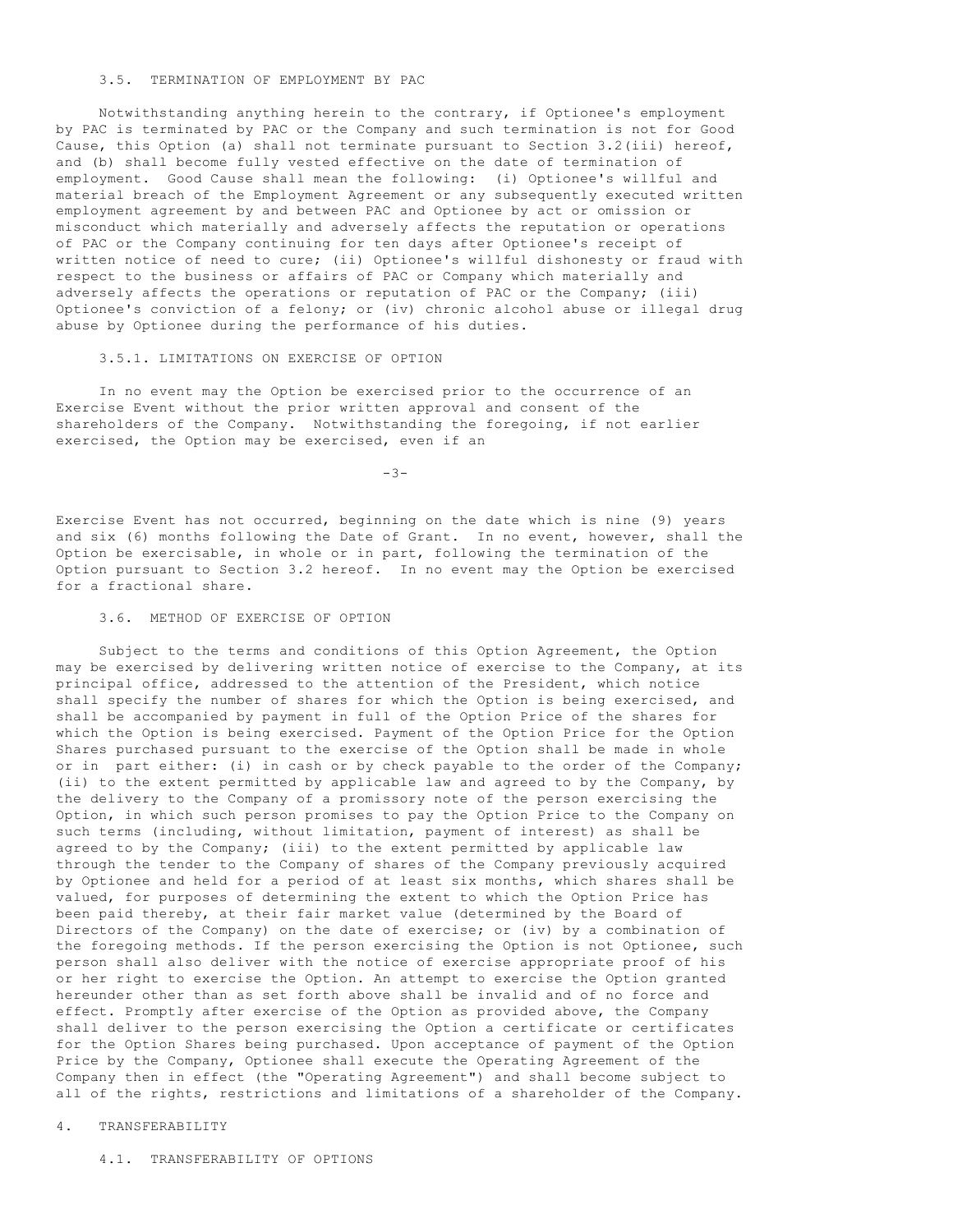During the lifetime of Optionee, only Optionee (or, in the event of legal incapacity or incompetency, Optionee's guardian or legal representative) may exercise the Option. This Option shall not be assignable or transferable other than by will or the laws of descent and distribution.

# 4.2. TRANSFERABILITY OF OPTION SHARES

 Optionee (or any other person who is entitled to exercise an Option pursuant to the terms of this Agreement) shall not sell, pledge, assign, give or otherwise transfer or dispose of any Option Shares except in accordance with the provisions of the Operating Agreement.

 $-4-$ 

### 4.3. PUBLICLY TRADED SHARES

 If the Option Shares become listed on an established national or regional exchange or are admitted to quotation on the National Association of Securities Dealers Automated Quotation System, or are publicly traded in an established securities market, the foregoing restrictions of this Section 4 shall terminate as of the first date that the Option Shares are so listed, quoted or publicly traded.

# 4.4. LEGEND DESCRIBING RESTRICTIONS AND OBLIGATIONS

 The Company may cause a legend to be placed prominently on certificates representing shares issued pursuant to this Option Agreement in order to give notice of the transferability restrictions and obligations imposed by this Section 4.

#### 5. SHARE ADJUSTMENTS

 In the event the outstanding shares of the Company are increased or decreased or changed into or exchanged for a different number or kind of interest or other securities of the Company or of any other entity by reason of any merger, sale, consolidation, liquidation, recapitalization, reclassification, split up, combination, or dividend, the total number of shares subject to this Option and the Option Price for this Option shall be appropriately adjusted by the Company's Board of Managers to reflect the change in the outstanding shares of the Company in the same manner as adjustments made to any options granted to Alan Dabbiere.

# 6. RIGHTS AS SHAREHOLDER

 Neither Optionee nor any executor, administrator, distributee or legatee of Optionee's estate shall be, or have any of the rights or privileges of, a shareholder of the Company in respect of any Option Shares issuable hereunder unless and until such shares have been fully paid and certificates representing such shares have been endorsed, transferred and delivered, and the name of Optionee (or of such personal representative, administrator, distributee or legatee of Optionee's estate) has been entered as the shareholder of record on the books of the Company.

# 7. WITHHOLDING OF TAXES

 The parties hereto recognize that the Company may be obligated to withhold federal and local income taxes and Social Security taxes to the extent that Optionee realizes ordinary income in connection with the exercise of the Option or in connection with a disposition of any Option Shares acquired by exercise of the Option. Optionee agrees that the Company may withhold amounts needed to cover such taxes from payments otherwise due and owing to Optionee, and also agrees that upon demand Optionee will promptly pay to the Company having such obligation any additional amounts as may be necessary to satisfy such withholding tax obligation. Such payment shall be made in cash or by certified check payable to the order of the Company, or, at the discretion of the Company, may be made by withholding Option Shares upon exercise sufficient to cover the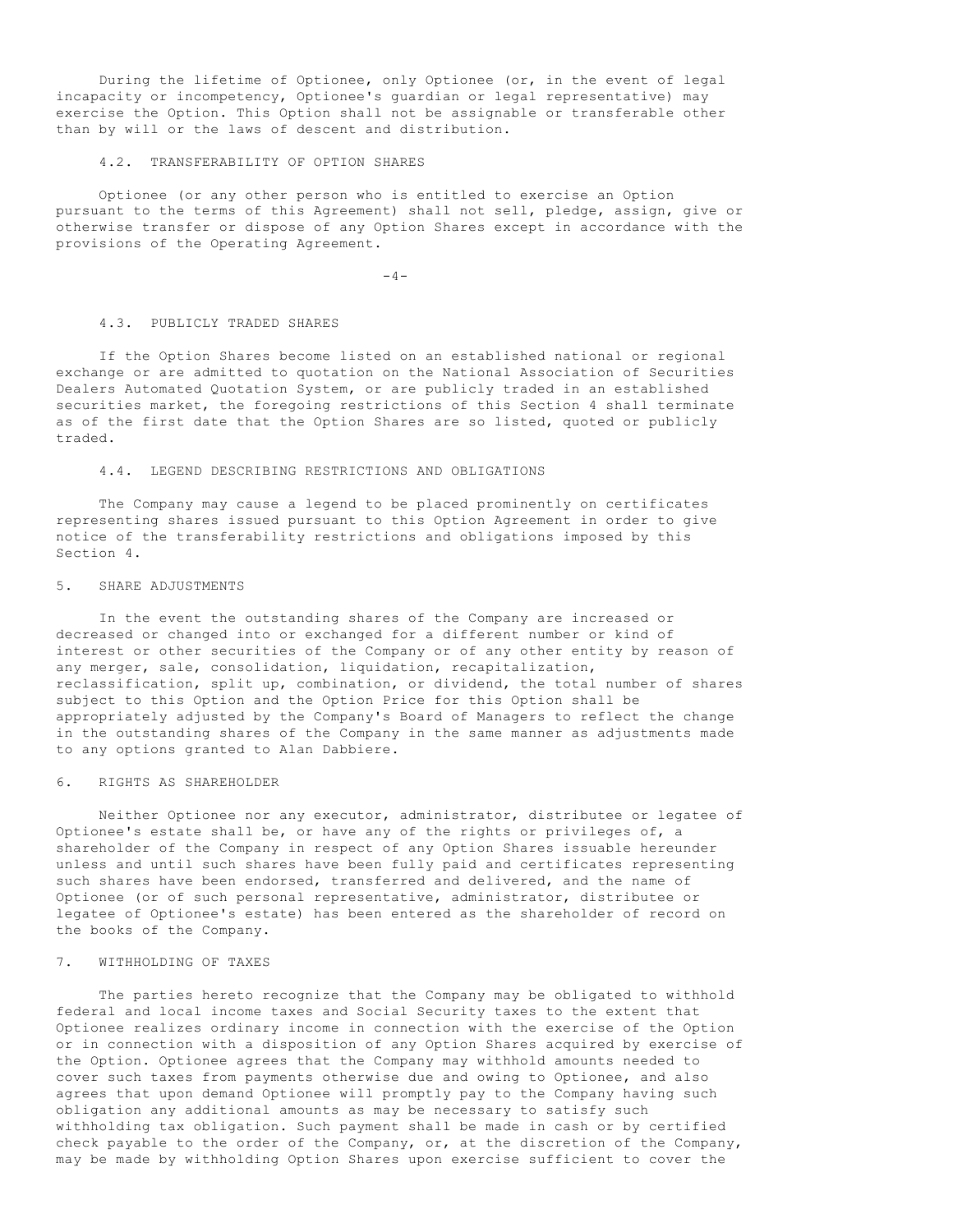### 8. DISCLAIMER OF RIGHTS

 No provision in this Option Agreement shall be construed to confer upon Optionee the right to be employed by the Company, or to interfere in any way with the right and authority of the Company either to increase or decrease the compensation of Optionee at any time, or to terminate any employment or other relationship between Optionee and the Company.

#### 9. CONVERSION OF THIS OPTION AGREEMENT

 This Option Agreement shall be converted into and replaced by an option agreement pursuant to the Manhattan Associates, Inc. 1998 Stock Option Plan on the effective date of the transactions contemplated by the Subscription and Contribution Agreement which Optionee has agreed to execute pursuant to Section 4.5 of that certain Contribution Agreement dated as of February 16, 1998, among the Company, PAC and Optionee. The replacement option agreement shall provide for immediate exercisability of any options vested as of its effective date, and for immediate exercisability upon vesting of the options in accordance with the vesting schedule set forth in Section 3.1 of this Option Agreement. Furthermore, the replacement option agreement shall provide terms and conditions no less favorable than those contained in this Option Agreement.

# 10. GOVERNING LAW

 This Option Agreement shall be governed by the laws of the State of Georgia.

#### 11. BINDING EFFECT

 Subject to all restrictions provided for in this Option Agreement and by applicable law relating to assignment and transfer of this Option Agreement and the Option provided for herein, this Option Agreement shall be binding upon and inure to the benefit of the parties hereto and their respective heirs, executors, administrators, successors, and assigns.

# 12. NOTICE

 Any notice hereunder by Optionee to the Company shall be in writing and shall be deemed duly given if mailed or delivered to the Company at its principal office, addressed to the attention of the President, or if so mailed or delivered to such other address as the Company may hereafter designate by notice to Optionee. Any notice hereunder by the Company to Optionee shall be in writing and shall be deemed duly given if mailed or delivered to Optionee at the address specified below by Optionee for such purpose, or if so mailed or delivered to such other address as Optionee may hereafter designate by written notice given to the Company.

### 13. ENTIRE AGREEMENT

 This Option Agreement constitutes the entire agreement between the parties concerning the Option and supersedes all prior understandings and agreements, written or oral, of the parties hereto with respect to the subject matter hereof Neither this Option Agreement nor any term

 $-6-$ 

hereof may be amended, waived, discharged or terminated except by a written instrument signed by the Company and Optionee.

 IN WITNESS WHEREOF the parties hereto have duly executed this Option Agreement, or caused this Option Agreement to be duly executed on their behalf, as of the day and year first above written.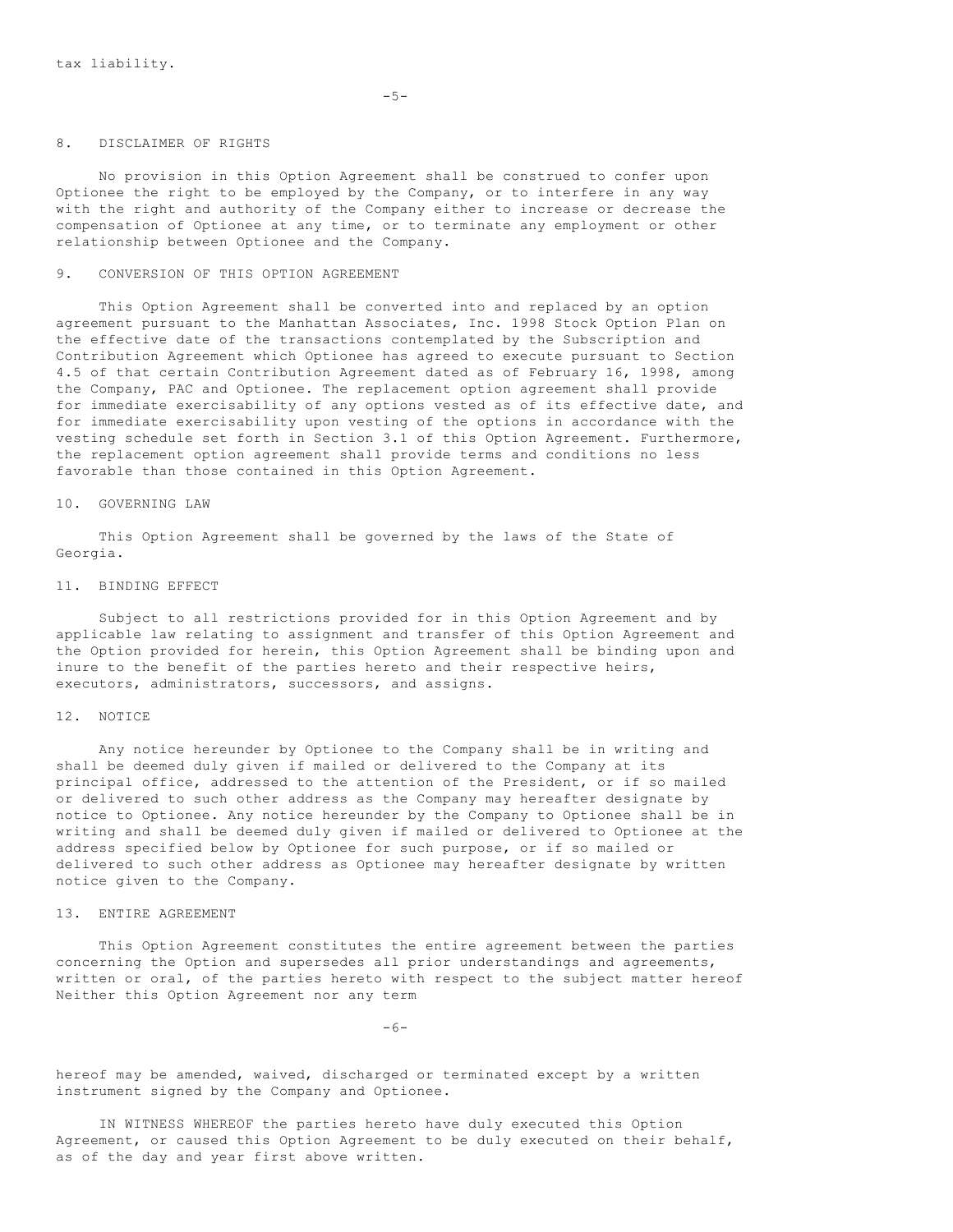OPTIONEE: COMPANY:

/s/ Daniel Basmajian, Sr. - ----------------------------------- MANHATTAN ASSOCIATES, LLC

By: /s/ Alan J. Dabbiere ---------------------------- Name: Alan J. Dabbiere

Title: President

-7-